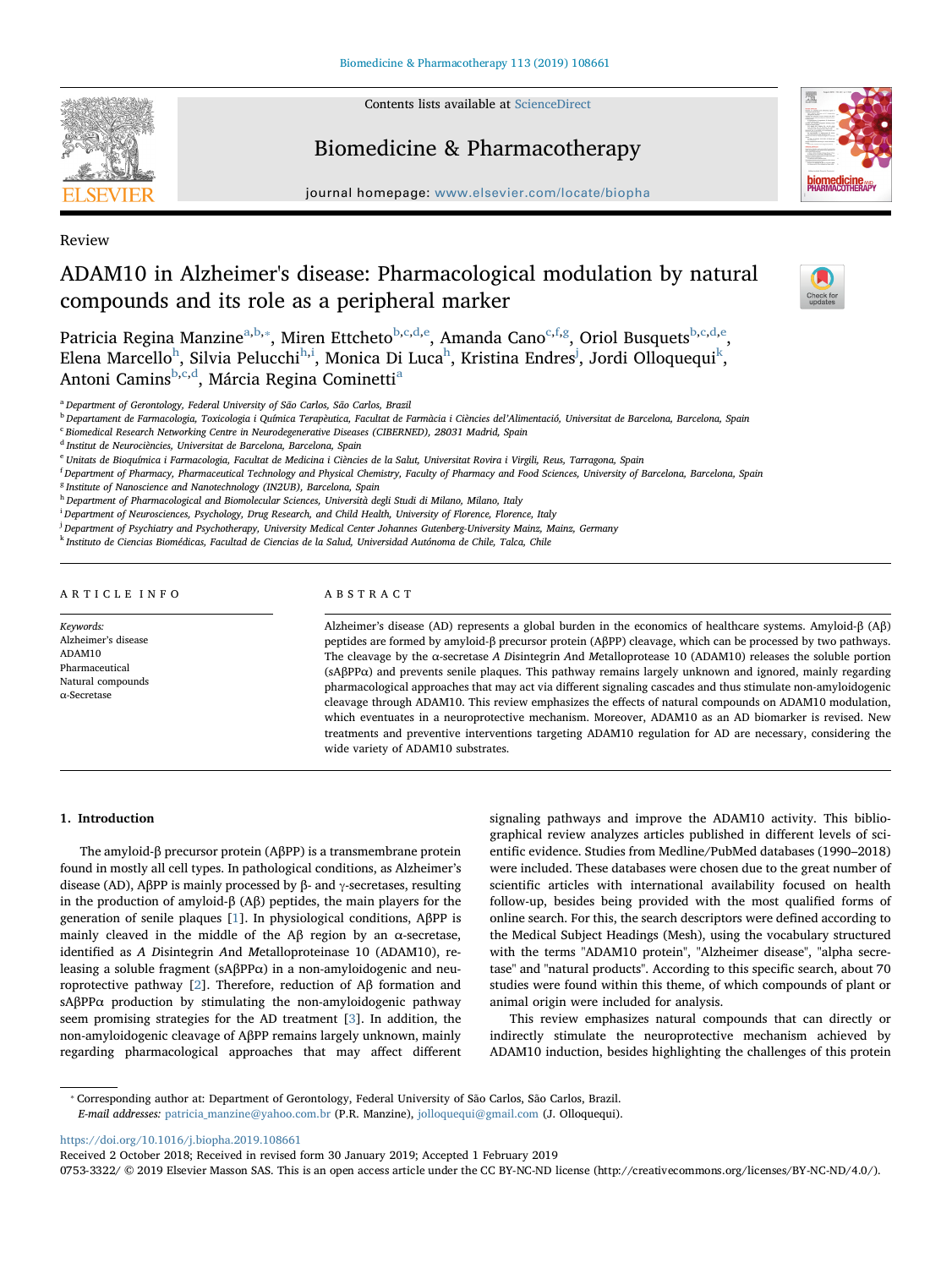<span id="page-1-0"></span>

Fig. 1. Non-amyloidogenic and amyloidogenic pathways in AD through consecutive cleavages of AβPP protein in the membrane by ADAM10 and BACE-1, respectively.

as a biomarker for AD therapy.

## 2. ADAM10 and Alzheimer's disease

ADAM10 belongs to the ADAMs family of proteins, which comprises transmembrane, as well as secreted metalloproteinases with functions in cell adhesion and proteolytic processing of diverse cell surface receptors ectodomains and signaling molecules [[4\]](#page-6-3). ADAM10 substrates comprise more than 40 molecules, including adhesion molecules (e.g., cadherins), chemokines (e.g., CX3CL1), growth factors (e.g., EGF and Tumor Necrosis Factor -  $\alpha$ ), signaling receptors, ligands (e.g., Notch receptor and Fas ligand) and AβPP [\[5](#page-6-4)–7].

ADAM10 is a multimodular transmembrane protein constitutively expressed in neurons, vascular cells, leukocytes and tumor cells [[8](#page-6-5)]. It is synthesized in the endoplasmic reticulum (ER) as an inactive zymogen containing C-terminal, transmembrane, cysteine-rich, disintegrin and zinc-binding metalloprotease domains. There is also a pro-domain, which maintains the protease in a latent inactive form, via a cysteine switch mechanism, where a cysteine residue in the pro-domain coordinates the zinc ion in the catalytic site, preventing proteolytic activity [\[9\]](#page-6-6). During transport to the plasma membrane, ADAM10 is Nglycosylated at four positions and undergoes maturation through prodomain removal by proprotein convertases [[10\]](#page-7-0). Pro-ADAM10 has a molecular weight of ∼90kDa and after pro-domain removal, the fulllength active ADAM10 has ∼65kDa [\[10](#page-7-0),[11\]](#page-7-1).

Ectodomain shedding of ADAM10 leaves a ∼10kDa membraneanchored C-terminal fragment and releases a ∼55kDa soluble ADAM10. Therefore, apart from its role in protein shedding and the initiation of regulated intramembrane proteolysis of several substrates, ADAM10 itself is subject to a similar proteolytic cascade by other ADAMs, such as ADAM9 and 15 and by  $\gamma$ -secretase. The  $\gamma$ -secretase presenilin releases ADAM10 intracellular domain, which then translocates to the nucleus and localizes to nuclear speckles, thought to be involved in gene regulation. This suggests that ADAM10, in addition to its important function as a membrane-tethered sheddase, also has the potential to be a signal transducing protein [\[12](#page-7-2)].

ADAM10 can be differentially regulated from transcriptional to translational and post-translational levels [[7](#page-6-7)[,13](#page-7-3)]. In neuronal cells, ADAM10 is localized at the synapses, at the presynaptic vesicles and at the postsynaptic side  $[14,15]$  $[14,15]$  $[14,15]$ . ADAM10 shedding activity at the synapse is under the control of trafficking mechanisms. SAP97 mediates ADAM10 trafficking from dendritic Golgi outposts to the synapse upon protein kinase C (PKC) activation [\[14](#page-7-4)[,16](#page-7-6)], while AP2 interaction

triggers ADAM10 endocytosis [\[17](#page-7-7)]. Notably, ADAM10 is a relevant enzyme in the synapses because its activity participates in the remodeling of the spines [\[18](#page-7-8)]. Indeed, its activity is finely regulated by activity-dependent synaptic plasticity [\[17](#page-7-7)].

The results of ADAM10 regulation, as well as its action as a shedding molecule, are related to different physiological and pathological conditions, such as cancer and AD. For instance, the synaptic levels of ADAM10 are significantly reduced in AD patients hippocampi compared to age-matched healthy control subjects [[19\]](#page-7-9). Since the seminal paper from Lammich and co-workers (1999), demonstrating that ADAM10 has  $\alpha$ -secretase activity and is responsible for the proteolytic processing of AβPP within the Aβ stretch, this metalloproteinase has been increasingly studied [[20\]](#page-7-10). The argument that captivates and attracts interest from researchers is the strategy of increasing its activity in order to decrease Aβ production and hence, preventing or avoiding AD appearance or progression.

AβPP is a type I transmembrane glycoprotein constitutively expressed in many types of mammalian cells, including neurons. It serves as the precursor of Aβ, whose sequence includes 28 amino acids of the extracellular and 12–15 residues of the membrane-spanning region of AβPP. The sequential AβPP cleavage by β and γ secretases is the basis of the amyloid cascade hypothesis, first proposed by Hardy and Higgins in 1992 [[21\]](#page-7-11). Although it has been criticized over the years alternatively raised hypothesis were not able to fully explain the disease mechanisms.

According to the amyloid hypothesis, AβPP ectodomain is detached from the neuronal membrane through sequential proteolytic cleavages that involve  $\alpha$ ,  $\beta$  and γ-secretases [\[22](#page-7-12)]. The main β-secretase involved in AβPP cleavage at β-site is the cleaving enzyme β-secretase (BACE-1) [[23\]](#page-7-13). The action of α-secretases, instead of β-, drives the pathway to a non-amyloidogenic cleavage, avoiding Aβ production. In the nonamyloidogenic pathway, AβPP is cleaved mainly by ADAM10, between Lys-16 and Leu-17 in the middle of the Aβ region, thus, releasing sAβPPα - a structure with neurotrophic and neuroprotective functions, retaining a 83-amino acid membrane-bound fraction (α-CTF or C83) residue in the membrane. The subsequent cleavage of α-CTF by *γ* -secretases liberates P3, which is supposedly beneficial and not found in amyloid plaques [[24\]](#page-7-14) ([Fig. 1](#page-1-0)).

Easily available, low invasive, cost-effective and early-stage disease detection biomarkers are urgently needed in AD clinical practice. Perhaps the massive failure faced so far in clinical trials for AD is due to the fact that the drugs were tested in patients with established dementia and a few in patients with mild cognitive impairment (MCI), but not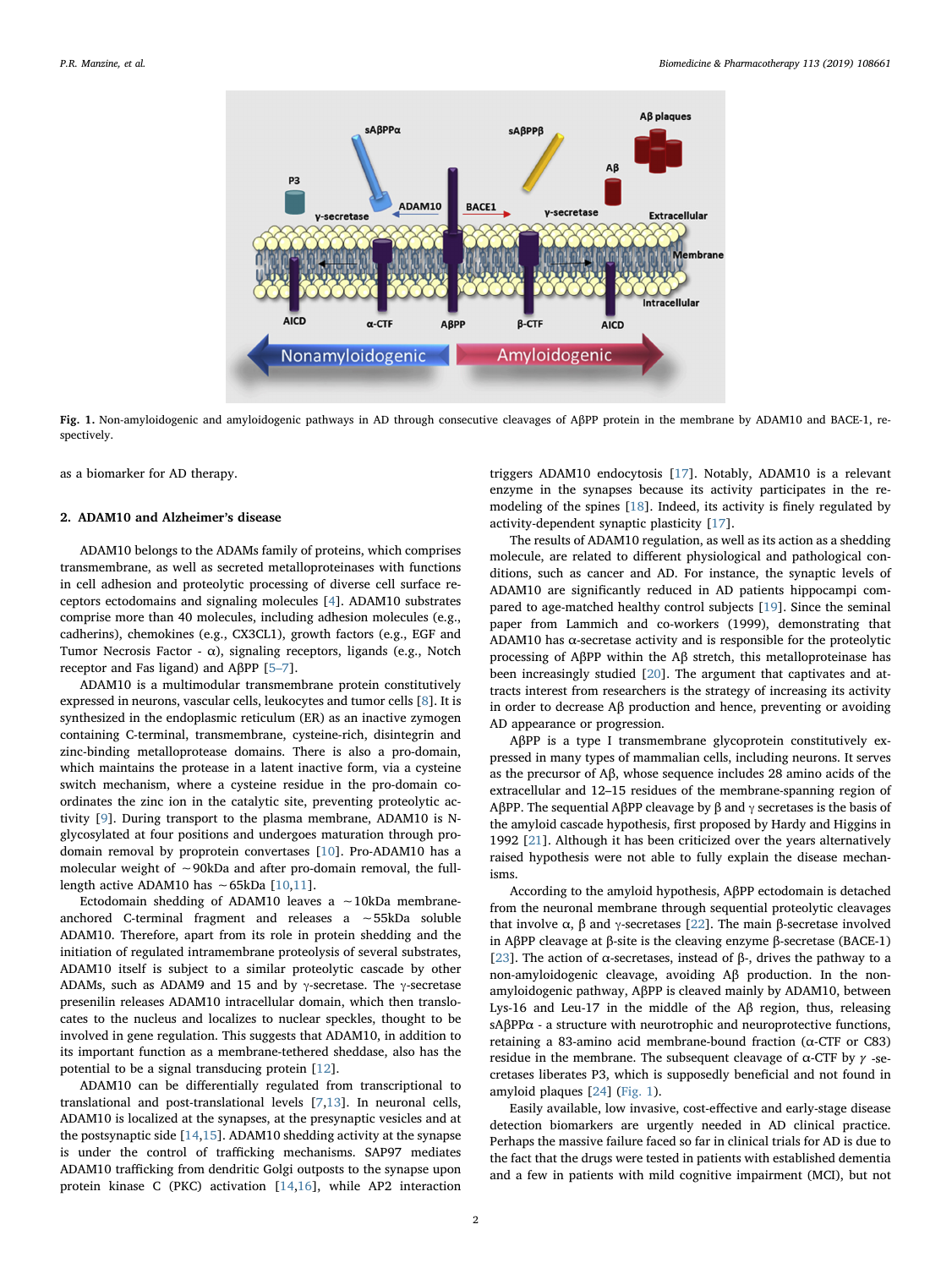early in the disease process - in prodromal or preclinical stages. Peripheral blood is a good source to investigate AD biomarkers, despite all difficulties regarding assay standardizations and replicability of results [[25\]](#page-7-15). Among the peripheral tissues, platelets present the highest AβPP expression levels [\[26](#page-7-16)]. They store and liberate neurotransmitters and carry appropriate transporters and receptors, normally expressed by neuronal cells [[27\]](#page-7-17). In addition, platelets can produce all AβPP fragments found in neurons, thus indicating that they have  $\alpha$ ,  $\beta$  and  $\gamma$ secretases activities and that, as well as neurons, can process AβPP through the amyloidogenic and the non-amyloidogenic pathway. Finding the same products from the secretases in platelets and in neurons, it is acknowledged that the formers are easily accessible and potentially useful as a clinical tool to monitor the effects of new therapies based on  $\beta$  and  $\gamma$ -secretases inhibition and/or  $\alpha$ -secretases activation [[28\]](#page-7-18). In healthy individuals, the cleavage by  $\alpha$ -secretase seems to be the dominant way used by platelets since the detected levels of sAβPPα are much higher than the levels of sAβPPβ [[28\]](#page-7-18).

Two studies have demonstrated that ADAM10 is the primordial αsecretase in neurons, which are the most affected cells in AD [[29,](#page-7-19)[30\]](#page-7-20). In addition, its beneficial role in alleviating the Aβ burden in AD has been demonstrated both in vivo and in vitro [[31,](#page-7-21)[32](#page-7-22)]. Furthermore, in addition to the four established AD susceptibility genes, AβPP, Presenilin-1, Presenilin-2 [\[33](#page-7-23)] and Apolipoprotein E [\[34](#page-7-24)], increasing evidence indicates that ADAM10 is a candidate for AD susceptibility gene [[35,](#page-7-25)[36](#page-7-26)]. As a consequence of the several roles of ADAM10 in the brain, it not only would act as a major α-secretase, but also can affect tau pathology, synaptic functions, hippocampal neurogenesis, and gliogenesis by interacting with its substrates [\[2\]](#page-6-1).

#### 3. ADAM10 modulation by natural compounds

Based on the Aβ hypothesis, compounds that lower Aβ peptide brain levels, either by inhibiting its production or increasing its clearance and those that prevent Aβ aggregation represent disease-modifying therapeutic agents, which should alter its course. If we assume that the amyloidogenic hypothesis is important, one of the therapeutic strategies for AD prevention will be the inhibition of  $A\beta_{42}$  formation, misfolding and aggregation until substantial neurodegeneration is developed and the cognitive decline appears as the main symptom of this progressing disease [37–[39\]](#page-7-27) .

The non-amyloidogenic pathway and the specific role of ADAM10 in AD neuropathology have been described above. The administration of drugs directed to increase ADAM10 activity is an interesting and future therapeutic option for AD treatment. The main feature of the α-secretase activation pathway is the increase in the generation of sAβPPα, which has neurotrophic, neuroprotective properties and is involved in the maintenance of dendritic integrity in the hippocampus. Hick and colleagues reported that acute application of exogenous recombinant sAβPPα to mouse models of AD improves synaptic strength and enhance memory performance, while sAβPPβ was ineffective [[40\]](#page-7-28). In addition, the α7-nAChRs has been recently identified as a crucial physiological receptor specific for sAβPPα, but not for sAβPPβ [\[41](#page-7-29)].

Therefore, this preclinical data reinforce the hypothesis that enhancing brain sAβPPα levels is a potential strategy to improve AD-related symptoms and attenuate synaptic deficits. It has been demonstrated that a virus-mediated intracranial expression of sAβPPα can mitigate the Aβ-related synaptic deficits of APP/PS1 mice in vivo [\[42](#page-7-30)]. sAβPPα has synaptotrophic effects in an Aβ-independent pathology [[41\]](#page-7-29). The functional synaptic plasticity was also modulated by  $sAβPPα$ in the hippocampus, including long-term potentiation (LTP) and longterm depression (LTD) of synaptic transmission, through the activation of the N-methyl-D-aspartate subtype of glutamate receptors (NMDAR) [[40\]](#page-7-28). Furthermore, the beneficial effects of sA $\beta$ PP $\alpha$  could be explained by the inhibition of BACE-1 activity. Peters-Libeu and colleagues reported that sAβPPα can directly inhibit BACE-1, suggesting that it could be an endogenous ligand of this enzyme [\[43](#page-7-31)]. In addition, Tan and colleagues reported that direct administration of sAβPPα into the hippocampus has a potential therapeutic impact by increasing the process of neurogenesis [\[44](#page-7-32)]. Therefore, the stimulation of the non-amyloidogenic pathway could significantly reduce Aβ release and sAβPPβ levels, being a suitable therapeutic strategy in AD. Furthermore, both enzymes, ADAM10 and BACE-1 compete for the AβPP cleavage, therefore potentiating ADAM10 activity might inhibit the neurotoxic amyloid generation. Moreover, sAβPPα can prevent the activation of the JNK stress kinase-signaling pathway and has an anti-apoptotic effect [\[45](#page-7-33)]. Therefore, a drug able to promote ADAM10 activity in the brain can provide a multi-target therapy for AD to reduce Aβ generation and limit its toxic synaptic signaling, increasing Aβ clearance and favoring neurogenesis.

In this framework, in order to increase therapy effectiveness and to reduce the occurrence of potential side effects, the challenge is directly targeting the drug to the brain, attempting to tackle a brain and diseasespecific mechanism able to regulate ADAM10 activity. Undesirable effects obtained by non-specific ADAM10-targeting might be found in cancer proliferation [\[46](#page-7-34)], cell adhesion [47–[49\]](#page-7-35), promotion of T cell/ NK-cell precursor [\[50](#page-7-36)], inflammation [[51,](#page-7-37)[52\]](#page-7-38) and others, since several in vitro studies have shown a wide variety of ADAM10 substrates [\[53](#page-7-39)]. A potential strategy could be the use of natural compounds for therapeutic approaches to treat AD, as in the recent years they have been shown to increase ADAM10 expression. Therefore, it seems more appropriate to promote the long-term intake of natural origin products that are being used for a long time in indigenous cultures, and mainly through the consumption of such compounds by diet. In this context, it recently emerged that some natural compounds such as the plant extracts Ginkgo biloba and green tea–epigallocatechin-3-gallate can specifically activate the α-secretase cleavage of AβPP, as will be shown below ([Fig. 2\)](#page-3-0).

In AD, ADAM10 activators could be disease-modifying therapies since they could increase the cognitive process and lead to slow neuronal loss and functional memory decline. Moreover, disease-modifying therapies should be introduced early in the course of a disease to achieve maximum benefit for patients. In addition to AD, ADAM10 is a suitable therapeutic target for other cognitive loss diseases such as Fragile X Syndrome (FXS) and autism spectrum disorder [[54,](#page-7-40)[55\]](#page-7-41). Further research is required to understand the molecular mechanisms of these agents involved in ADAM10 activation and their beneficial and adverse effects in patients with AD and other diseases.

#### 3.1. Natural α-secretase inducers as potential disease modifiers

Three of membrane-anchored zinc-dependent metalloproteinases, ADAM10, ADAM17 and ADAM9 display alpha-secretase activity [[56](#page-7-42)[,57](#page-7-43)]. However, since the individual knock-out of these proteinases in neither case completely prevented alpha-secretase processing of AβPP, it is likely that different ADAMs are compensating mutually, and under different conditions may contribute to alpha-secretase cleavage of AβPP.

#### 3.1.1. Retinoids

Several biological processes are regulated by Vitamin A (all-transretinol), like embryonic development, growth, differentiation and cellular apoptosis, as well as brain functions [[58\]](#page-7-44). Derivate from pro-vitamin A carotenoids, these can be obtained from colorful fruits and vegetables or from animal sources such as dairy, liver and egg yolk [\[59](#page-7-45)] which are converted into retinal and subsequently to retinoids [\[60](#page-7-46)]. Retinoids play important roles in the regulation of adult brain functions such as neuronal differentiation, neurite growth, neurotransmitter release and LTP [\[61](#page-8-0)].

Currently, the etiology of late-onset AD remains unclear, however, previous studies reported that retinoic acid (RA) signaling is essential for normal brain maintenance [\[62](#page-8-1)]. Retinoid signaling is mediated by two classes of receptors, namely, retinoic acid receptors (RARα, β, and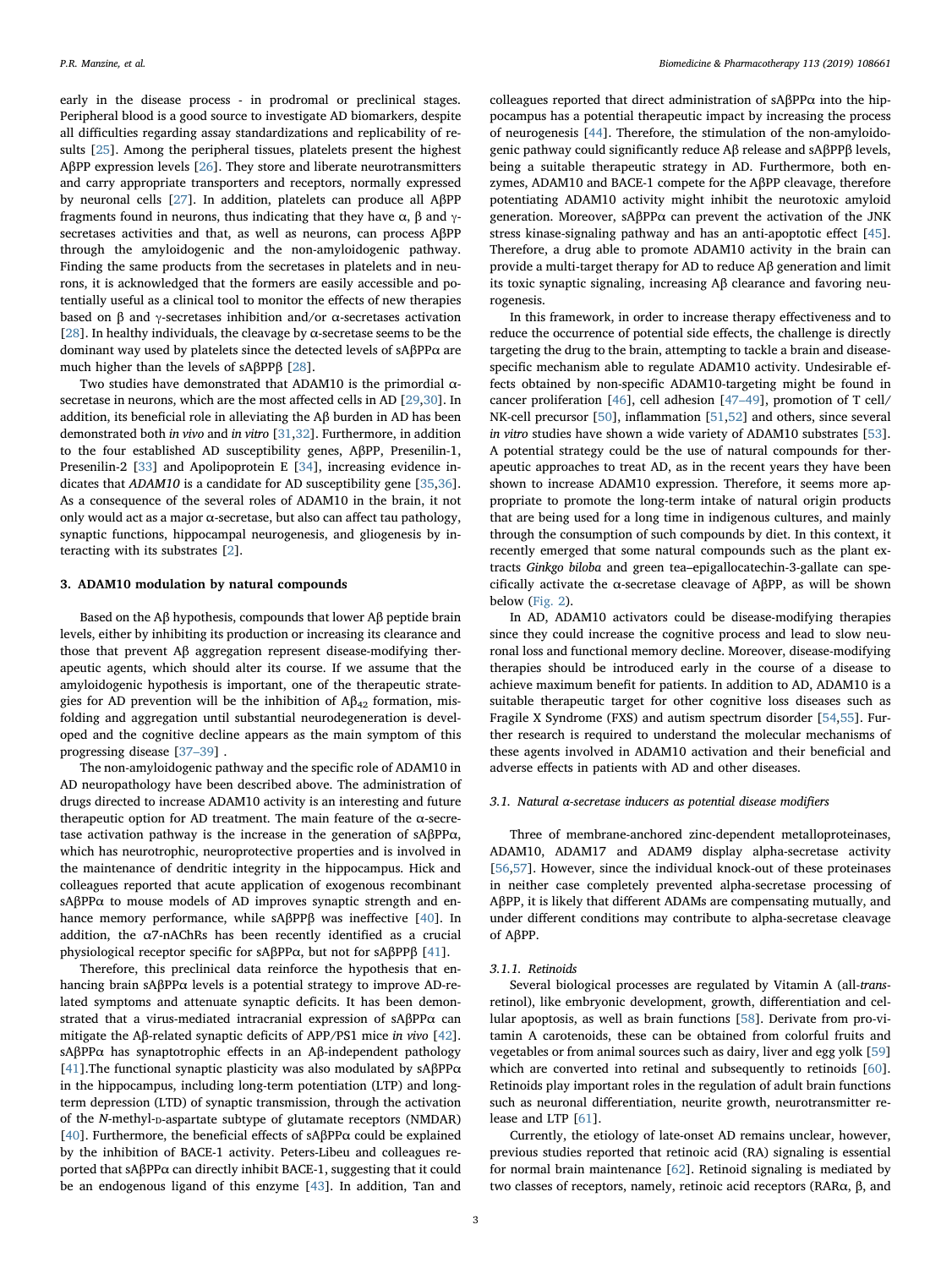<span id="page-3-0"></span>

Fig. 2. Natural compounds can stimulate ADAM10 maturation and/or activation. The increased activity of ADAM10 in the membrane promotes the greater release of sAβPPα, a neuroprotective cleavage product of AβPP.

γ) and retinoid X receptors (RXRα, β, and γ). Both receptor types are widely distributed in the brain, being RARα and RXRα the main subtypes of receptors found in the hippocampus playing an important role in neuronal plasticity. Furthermore, Chiang and colleagues described that RARβ is also essential in hippocampal CA1 LTP, spatial learning and memory [\[63](#page-8-2)].

The research study of Corcoran and colleagues was the first demonstrating that a loss of brain retinoid acid function leads to Aβ deposition in the brain of adult rats [\[64](#page-8-3)]. They suggest the decrease of cholinergic function and in acetylcholinesterase expression due to a lack of RA before Aβ deposition. In a preclinical study, Tippmann and colleagues evaluated the effects of acitretin, a synthetic retinoid effective for the treatment of psoriasis. This drug stimulated ADAM10 promoter activity increasing mature ADAM10 as well as α-secretase activity. The authors suggested that acitretin activates the RAR/RXRheterodimers bound to the ADAM10 promoter, through the major vitamin A metabolite all-trans retinoic acid, and thereby upregulates ADAM10 transcription [\[65](#page-8-4)]. Furthermore, acitretin regulates some genes linked to the AD neuropathology, such as choline acetyltransferase (ChAT) [\[66](#page-8-5)].

In the preclinical Tg2576 mouse AD model, Jarvis and colleagues reported that the administration of RARα agonist significantly decreased brain Aβ production and that these effects were receptor specific because neither RARβ nor  $γ$ -agonists affected Aβ production [\[67](#page-8-6)]. Moreover, in neuronal cortical cultures, RARα agonists were demonstrated to be neuroprotective, as they prevented Aβ-induced neuronal cell death. Therefore, RARα agonists induce ADAM10 expression and have multiple effects apart of AβPP processing. In the non-amyloidogenic pathway, they decrease intracellular Aβ production and are neuroprotective, indicating that RARα agonists have therapeutic potential for the treatment of late-onset AD [[67\]](#page-8-6).

Using the same AD preclinical model, Gonçalves and coworkers evaluated the efficacy of several retinoid receptor agonists including AM 580, CD2019 and CD437, which are selective RARα, RARβ and RARγ agonists, respectively. They specifically demonstrated that activation of RARα receptor signaling pathway favors Aβ clearance by upregulating the enzymes NEP and IDE and modulating the release of proinflammatory cytokine TNF- $\alpha$  by glial cells [[68\]](#page-8-7).

Likewise, in patients with mild to moderate AD, a key study performed by Endres and coworkers demonstrated that acitretin treatment significantly increased CSF sAβPPα levels. Therefore, this research confirms preclinical data and was the first human evidence of an increase in ADAM10 activity by this drug in AD patients. In addition, this study gives support to the potential use of retinoid agonists as potential disease-modifying therapy drugs for AD treatment [\[69](#page-8-8)].

Similarly, Fukasawa and co-workers observed that Tamibarotene, a retinoid receptor agonist, lowered the insoluble  $\text{A}\beta_{40}$  and  $\text{A}\beta_{42}$  levels in AβPP23 transgenic mice by upregulating α-secretase expression [\[70](#page-8-9)]. Furthermore, in association with HX630, an RXR agonist, Tamibarotene significantly enhanced the cognitive process in the preclinical mouse model as observed by the Morris water maze test [\[71](#page-8-10)]. In addition, Tamibarotene has been also administered to 13-month-old SAMP8 mice and improved memory/learning. Likewise, this cognitive improvement could be due to RA activation and increased hippocampal ADAM10 mRNA expression and protein production, leading to the release of the soluble neuroprotective fragment sAβPPα [\[72](#page-8-11)].

In APP/PS1 transgenic mice, Ding and colleagues administrated alltrans retinoic acid (atRA) 20 mg/kg, intraperitoneally for 8 weeks [\[73](#page-8-12)]. This treatment improved spatial learning and memory compared with the vehicle-treated animals, assessed by the Morris water maze test. Furthermore, atRA inhibited Aβ formation, tau hyperphosphorylation, glial activation, and prevented loss of presynaptic terminals. Authors suggest that neuroprotective effects of atRA in AD could be also associated with an increase in the ChAT levels. However, potential adverse side effects of higher atRA concentrations could restrict its potential clinical applications in AD therapeutics.

Bexarotene is a highly specific RXR receptor agonist, which has a suitable safety profile in humans. In a clinical trial study, Cummings and colleagues (registered in ClinicalTrials.gov under the identifier NCT01782742) conducted a double-blind, randomized, placebo-controlled, parallel group study of a single dose (300 mg/day) of bexarotene. This study also included groups of AD patients, carriers and noncarriers of APOE allele. Patients were treated for 4 weeks and an improvement was observed in the APOE non-carriers treated group, showing a significant reduction in brain Aβ levels compared with the APOE4 carrier group [[74\]](#page-8-13).

In a recent clinical research, Ghosal and coworkers evaluated the effects of Bexarotene on the alteration of Aβ metabolism in cognitively healthy individuals (NCT02061878) and reported a problem with Bexarotene due to its poor CNS penetration in cognitively healthy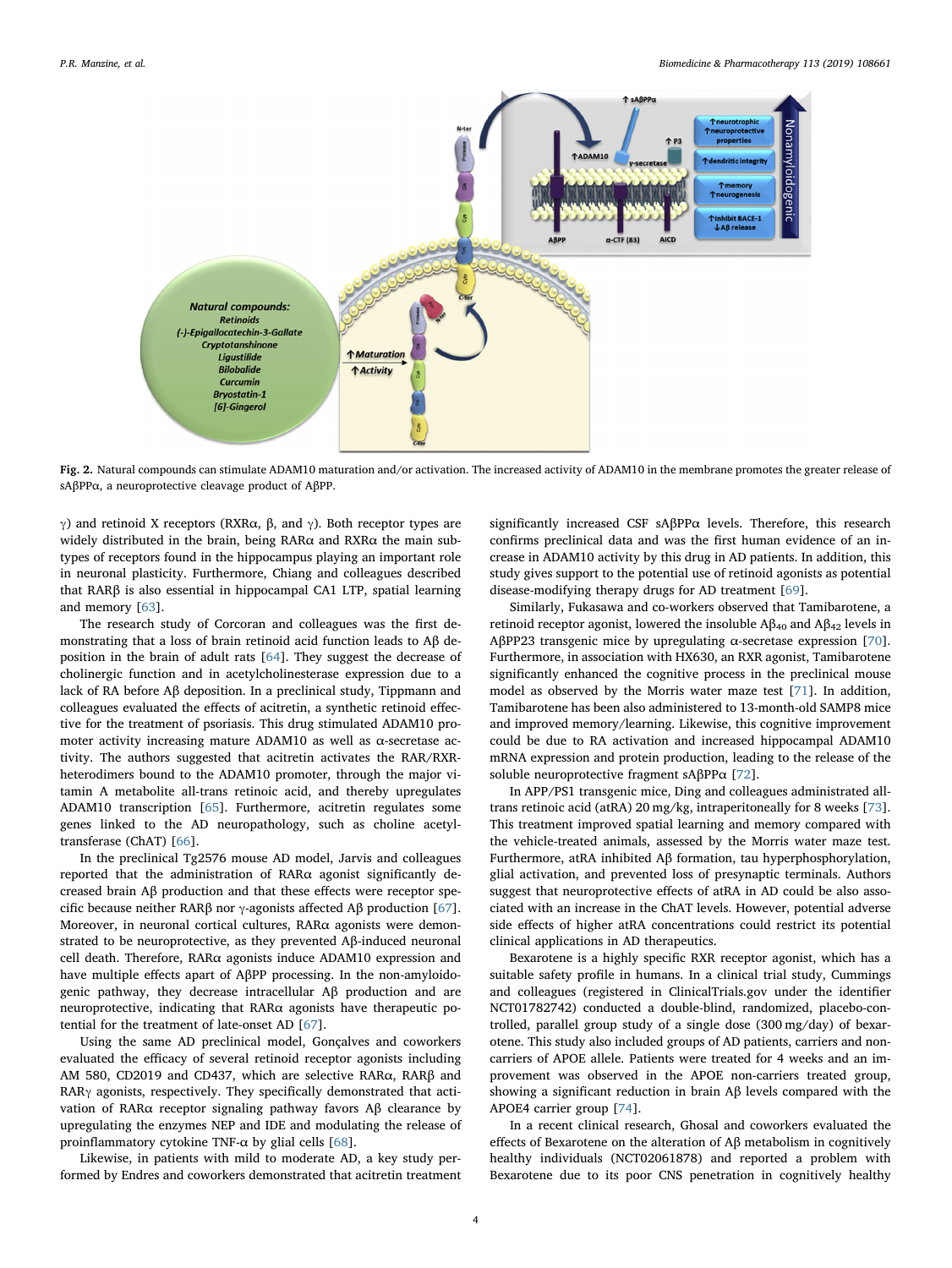#### subjects [[75\]](#page-8-14).

It is important to emphasize that studies using natural products as a source of retinoids are needed and were not found in this literature search, so that only assays induced by retinoic acid, modulation of their receptors or of synthetic origin were analyzed.

#### 3.1.2. (-)-Epigallocatechin-3-Gallate

(-)-Epigallocatechin-3-gallate (EGCG) is the major polyphenol of the Camellia sinensis leaf, from which green tea is produced. EGCG has antioxidant properties that might be useful since oxidative stress bears significance in AD development. It has been reported that this natural polyphenol shows neuroprotective properties in hippocampal neurons and neuronal-like cultures, inhibiting Aβ oligomer toxicity [\[76](#page-8-15)–78]. Apart of its potential antioxidant activity, neuroprotective EGCG properties could be explained through the modulation of several signaling pathways, among them the protein kinase C (PKC)/α-secretase/ sAβPPα pathway, leading to increasing the α-secretase activity.

A report by Obregon and coworkers was the first research suggesting that EGCG was able to induce ADAM10 maturation and in addition to favoring AβPP non-amyloidogenic α-secretase processing in neuronal cells. They also describe the molecular mechanism involved in EGCG modulation of ADAM10 activity through estrogen receptor [[79](#page-8-16)[,80](#page-8-17)]. Additionally, preclinical research studies confirm that EGCG induced non-amyloidogenic sAβPPα release and inhibited the generation of Aβ peptide via a PKC-dependent α-secretase activation. In AD preclinical models, such as APP/PS1 mice, the administration of EGCG induced cognitive improvement associated with the activation of brain insulin receptor [\[81](#page-8-18)]. In addition, there was Akt activation and inhibition of GSK3β signaling with a significant decrease in the hippocampal  $A\beta_{42}$  levels, and an inhibition of JNK/TNF $\alpha$  pathway (anti-inflammatory). In the SAMP8 mice model of AD and aging, EGCG significantly prevented  $A\beta_{42}$  accumulation through the overexpression of NEP [[82\]](#page-8-19). Likewise, in the same mouse model, Guo and coworkers reported that EGCG improved memory function evaluated by the Morris water maze through the decrease of  $A\beta_{42}$  and BACE-1 levels. Likewise, the administration of EGCG (3 mg/kg for 1 week) in a mouse model of AD was able to prevent  $A\beta_{42}$  induced memory loss. The improvement in memory function was related to a decrease of  $A\beta_{42}$  levels and a decrease in β-secretase levels [\[83](#page-8-20)].

Furthermore, additional targets involved in EGCG neuroprotection have been suggested, such as modulation of tyrosine-phosphorylationregulated kinase 1 A (DYRK1 A) that could be important in Down's syndrome neuropathology. Recent studies give support to the use of EGCG as a cognitive enhancer in Down's syndrome patients. Torre and coworkers (NCT01699711) reported that patients with Down's syndrome treated with EGCG (9 mg/kg per day) during 12 months in parallel with cognitive training presented beneficial effects on memory compared to placebo-treated patients or the placebo plus cognitive training group in cognitive tests [[84\]](#page-8-21). Despite the fact that this clinical trial has so far only been performed in Down's syndrome patients evaluating the effects of EGCG on DYRK1 A and AβPP and its role improving cognitive performance, its action in AD should also be considered.

In addition, a clinical trial completed in 2015 (NCT00951834) studied the effect of an EGCG formulation called Sunphenon in earlystage AD cases, however, the results about the potential disease-modifying effects of the drug were not yet reported.

#### 3.1.3. Cryptotanshinone

The dried root of Salvia miltiorrhiza BUNGE (Labiatae), called 'Danshen' in China, is a very popular traditional Chinese medicine. Preclinical studies have shown that this plant possesses multiple pharmacological activities and has been used for the treatment of various diseases such as cardiovascular, blood circulation disorders, angina pectoris, hyperlipidemia, insomnia, and inflammation [\[85](#page-8-22)]. Analysis of the chemical constituents of S. miltiorrhiza root revealed the presence of two classes of secondary metabolites. Among them, a family of lipidsoluble, hydrophobic diterpene pigments known as tanshinones and water-soluble, hydrophilic, polyphenolic compounds mainly consisting of caffeic acid monomers, dimers, trimers or tetramers in the form of salvianolic acids.

Preclinical evidence suggests that cryptotanshinone has neuroprotective effects and provides potential therapeutic benefit against neurodegenerative disorders such as AD. Interestingly, tanshinone derivatives cryptotanshinone and 15, 16-dihydrotanshinone I improve cognitive function and learning in scopolamine-treated rats through the inhibition of acetylcholinesterase activity in a dose-dependent manner [[86\]](#page-8-23). Likewise, it was reported that cryptotanshinone shows antiapoptotic effects in rat cortical cultures against glutamate-induced apoptosis through Bcl-2 activation, which is a downstream signaling target of PI3K/Akt pathway and mediated the neuroprotective effect [[87\]](#page-8-24). In addition, the activation of this PI3K pathway in cortical neurons enhances α-secretase activity [\[88](#page-8-25)]. Cryptotanshinone prevents  $A\beta_{42}$ -induced apoptosis and cytotoxicity in SH-SY5Y [[89\]](#page-8-26). Moreover, in N2a mouse neuroblastoma cells it reduced Aβ production and facilitated activation and translocation of ADAM10 and PKC-α to the cell membrane [\[90](#page-8-27)]. The increase of ADAM10 activity and secretion of sAβPPα could be attributed to a mechanism involving PKC activation.

In the APP/PS1AD transgenic mouse model 4 months of daily oral cryptotanshinone administration beginning at 3 months of age, significantly improved learning and spatial navigation with a reduction of amyloid plaque deposition. Due to the ability to cross BBB, its peripheral administration was able to stimulate ADAM10-mediated AβPP cleavage, increase sAβPP $α$  production, and reduce the amounts of  $Aβ<sub>42</sub>$ peptides in CNS [\[91](#page-8-28)].

#### 3.1.4. Ligustilide

Ligustilide is a natural lipophilic compound present in the Umbelliferae family of medicinal plants. Some preclinical studies suggest that this natural compound might be a promising therapeutic candidate for the treatment of age-related neurodegenerative diseases, such as AD. A recent preclinical study in APP/PS1 mice demonstrated that intragastrically administered ligustilide (30 mg/kg) for 14 weeks, starting at 8.5 months of age, significantly improved the neurobehavioral deficits of transgenic compared with control wild-type mice. Authors suggested that ligustilide-evoked cognitive effects were mediated by an increase in non-amyloidogenic pathway, specifically by increasing ADAM10 expression and enzymatic activity [\[92](#page-8-29)]. Logically, this effect on ADAM10 decreased soluble and insoluble  $Aβ<sub>42</sub>$  levels and plaque deposition in the brains of APP/PS1 mice.

Kuang and colleagues reported that oral administration of 40 mg/kg ligustilide exerted a neuroprotective effect against Aβ neurotoxicity when administered intracerebroventricularly [\[93](#page-8-30)]. In addition, the compound improved the cognitive deficits and authors suggested that the effects could be explained by the inhibitory effect of glial cells and TNF-α-signaling pathway. Recently, in a 7-month-old APP/PS1 mice assay, Xu and co-authors [[94\]](#page-8-31) verified that 8 weeks of daily intragastric administration of ligustilide alleviate mitochondrial dysfunction and morphology issues, exert an antioxidation effect by reducing the levels of malondialdehyde (MDA) and reactive oxygen species (ROS), reduces Aβ levels, provided synaptic protection and ameliorates memory deficit. Furthermore, it has been reported that the positive effect of ligustilide on cognitive process can be inhibited by scopolamine - an inhibitor of acetylcholinesterase activity - and thus act via enhancing cholinergic function and memory processes [[95\]](#page-8-32).

Interestingly, chronic administration of ligustilide prevented the development of AD-like neuropathologies and memory impairment in SAMP8 mice. One potential neuroprotective mechanism proposed is through Klotho upregulation, which is an aging-suppressor gene that causes systemic anti-aging and increases longevity. The increase in brain Klotho levels inhibited the IGF-1 pathway and decreased oxidative stress in the brain [\[96](#page-8-33)].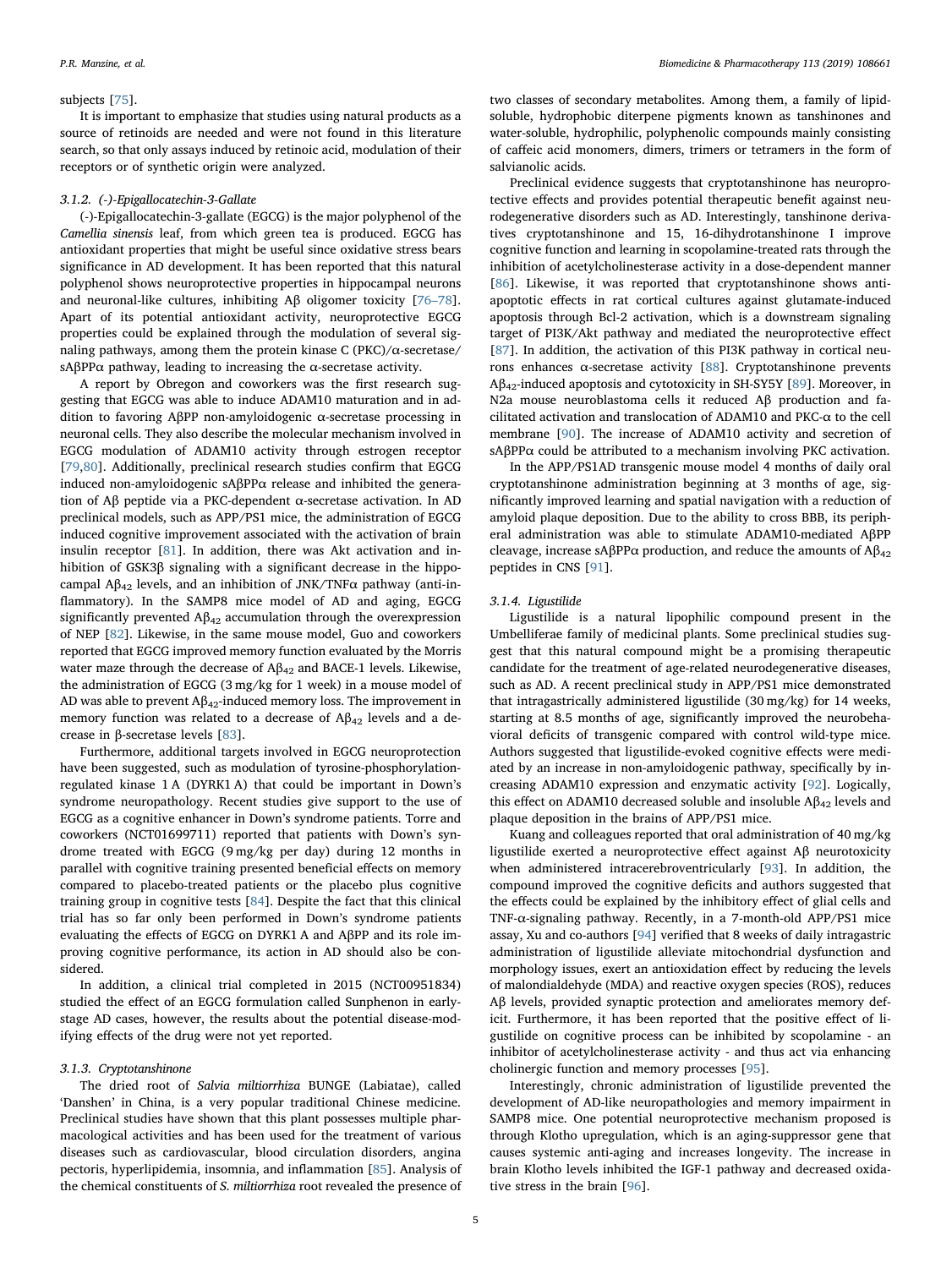<span id="page-5-0"></span>

Fig. 3. Chemical structure of natural compounds involved in ADAM10 modulation.

#### 3.1.5. Bilobalide - Ginkgo biloba extract

The seeds and leaves of Ginkgo biloba (Ginkgoaceae) have been used in traditional Chinese medicine. Although the extracts of the Ginkgo biloba leaves contain flavonoids, bilobalide and ginkgolides that can cross the BBB and also produce pharmacological effects in the CNS, a recent study published by Vellas and colleagues reported the Ginkgo biloba extract was ineffective in lowering the risk of AD [[97\]](#page-8-34). It has been reported that the Ginkgo biloba extract presented an antioxidant effect on mitochondrial oxidative stress and prevented Aβ-induced neuronal apoptosis in neuronal cell cultures. However, although the total extract may not be effective in the prevention of AD, it has been reported that bilobalide, a sesquiterpenoid extracted from Ginkgo biloba leaves, presented neuroprotective effects against  $A\beta_{42}$  [\[98](#page-8-35)]. Furthermore, Shi and colleagues reported that bilobalide increased sAβPPα secretion in SH-SY5Y cells, while decreased Aβ production [\[99](#page-8-36)]. Moreover, bilobalide up-regulated the ADAM10 expression through an up-regulation of PI3K activity without increasing PKC activity [[100\]](#page-8-37). Accordingly, Yin and coworkers reported that bilobalide prevented  $\mathbf{A}\beta_{25-35}$  induced cognitive loss in Morris water maze test. The authors suggested that bilobalide beneficial effects are mediated by the inhibition of oxidative stress and the prevention of neuronal apoptosis in the brain of treated rats [[101](#page-8-38)].

## 3.1.6. Curcumin

Curcumin is the major constituent of the Asian spice, turmeric, isolated from the rhizome of Curcuma longa. This natural product, due to its size, can easily penetrate the BBB, and it was suggested as a promising AD therapy [\[102\]](#page-8-39). In an excellent review, Reddy and colleagues described in detail the mechanisms involved in the neuroprotective effects of curcumin in AD preclinical models [\[103\]](#page-8-40). Among them, curcumin demonstrated antioxidant, anti-inflammatory, autophagic effects in APP/PS1 mice, decreasing Aβ levels and BACE-1 activity, among other beneficial effects. Narasingapa and coworkers developed curcumin amino acid conjugates that showed a potent α-secretase stimulatory activity [[104](#page-8-41)]. The mechanisms underlying these effects are still unclear, however, it seems that curcumin can activate SIRT1 expression [\[105\]](#page-8-42), transcriptionally increasing ADAM10 levels [[106](#page-8-43)].

In addition, some clinical trials evaluated the efficacy of this drug in AD. The clinical trial NCT00164749 investigated the potential effectivity of curcumin and Ginkgo biloba on AD progression, but the results showed that the combination failed to reduce Aβ levels in the blood of AD patients or to improve their cognition.

The clinical trial NCT00099710 examined the safety and tolerability of curcumin and determined its effect on patients with mild to moderate AD. Ringman and colleagues published the results of this study,

demonstrating no beneficial effects of curcumin in decreasing CSF Aβ levels. They suggested that problems with bioavailability could be responsible for the observed inefficacy of this drug [\[107\]](#page-9-0).

#### 3.1.7. Bryostatin-1

This drug is responsible for the stimulation of  $\alpha$ -secretase activity through activation of PKC and subsequent promotion of sAβPPα secretion [[108](#page-9-1)]. Interestingly, this a typical compound of animal origin that is able, at nanomolar concentrations, to promote an increase in PKC activity, increase sAβPPα levels and decrease brain Aβ levels without inducing pro-tumor activity [\[109\]](#page-9-2).

It was demonstrated that administration of Bryostatin-1 in the APP/ PS1 model of familial AD improved cognitive deficits compared to control mice [\[110\]](#page-9-3). Some clinical trials evaluated the efficacy of this drug in AD patients. The clinical trial NCT02221947 is a single center, randomized, double-blind, placebo-controlled, parallel group's trial in AD patients. The patients received a single intravenous dose of placebo or  $25 \mu g/m^2$  bryostatin-1 and safety, efficacy, pharmacokinetics, and pharmacodynamics of drug were investigated. The bryostatin was able to increase the Mini-Mental State Examination (MMSE) score, was well tolerated in AD patients and no drug-related adverse events were reported [[108](#page-9-1)].

The clinical trial NCT02431468 evaluated the effects of bryostatin-1 (two doses with 20 and 40 μg administered i.v.) in the treatment of moderately severe to severe AD. No clinical data from the study has been currently reported.

#### 3.1.8. [6]-Gingerol

Gingerol (Zingiberaceae family) is a dietary compound that can be found in a number of plants. Its major phenolic component is the [6] gingerol, which has antitumor, antimutagenic, antioxidant, anti-apoptotic, anti-inflammatory, cardio- and hepatoprotective properties [[111](#page-9-4)]. [6]-Gingerol has neuroprotective effects by suppressing the GSK-3β activation and increasing Akt activity [[112](#page-9-5)]. In addition [[6](#page-6-8)],-gingerol was able to restore Aβ<sub>25-35</sub>-depleted endogenous antioxidant glutathione and affected  $A\beta_{25-35}$ -induced intracellular ROS accumulation by upregulating heme oxygenase-1 (HO-1) and  $\gamma$ -glutamylcysteine ligase (GCL) in SH-SY5Y cells mediated by NF-E2-related factor 2 (Nrf2). Therefore [6]-gingerol can be a potential drug for AD prevention and/ or treatment through its antioxidant capacity [[113](#page-9-6)] [Fig. 3.](#page-5-0)

#### 3.2. Other compounds that activate α-secretase pathway

Besides to the natural compounds that can modulate the ADAM10 described earlier [\(Figs. 2 and 3\)](#page-3-0), it was reported that Myricetin, a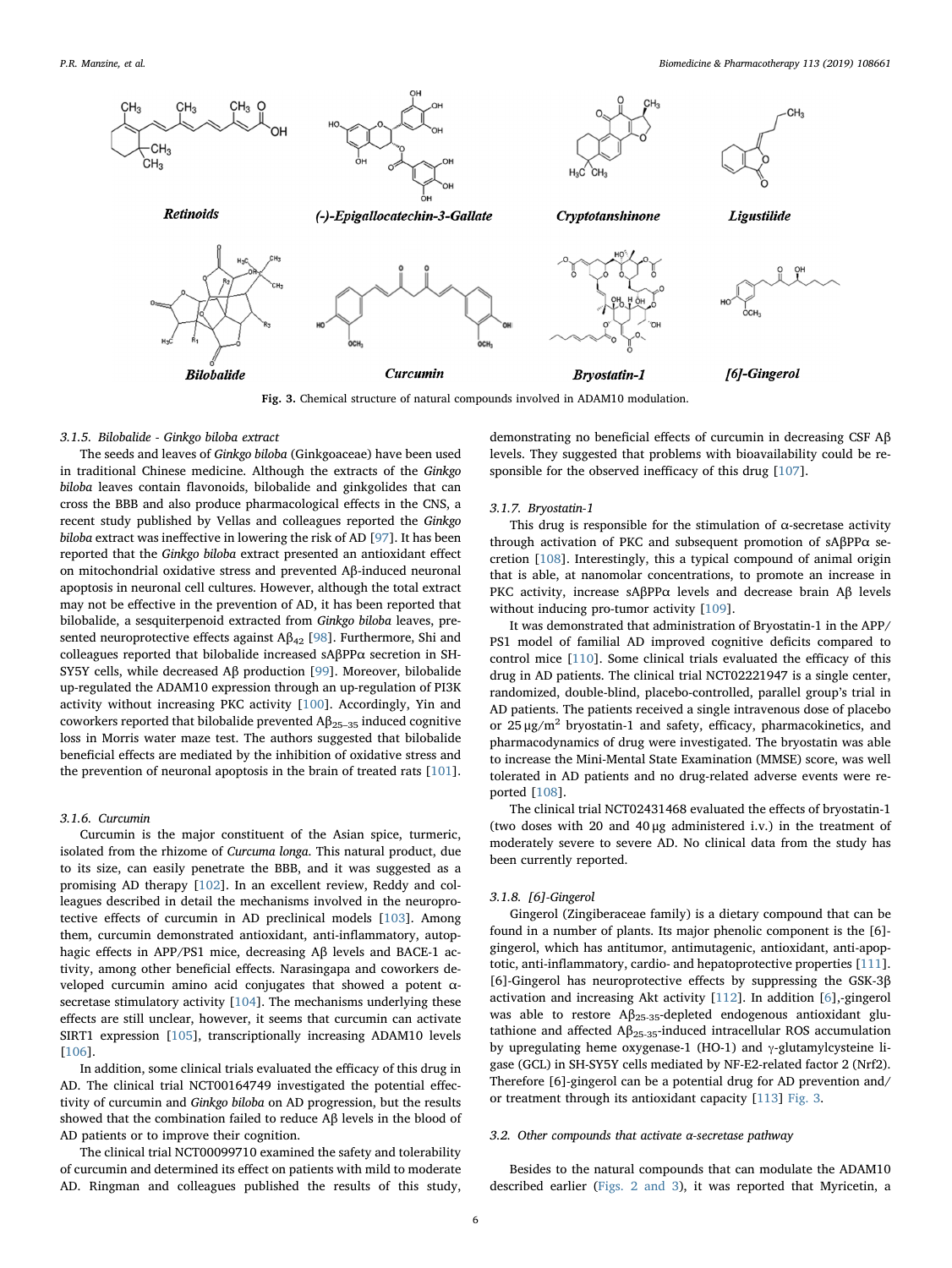quercetin isomer, induced α-secretase and decreased Aβ levels regulating also BACE-1 activity [\[114\]](#page-9-7). Genistein is an isoflavonoid of the Leguminosae family that can activate PKC signaling and thus α-secretase activity increasing sAβPP $α$  levels [[115](#page-9-8)]. In addition, it can decrease Aβ levels through the BACE-1 inhibition and improve cognition via inhibiting acetylcholinesterase activity. Interestingly, Avramovich and co-workers reported that non-steroidal drugs such as nimesulide, ibuprofen and indomethacin, can increase  $\alpha$ -secretase activity, thereby reducing the Aβ formation and thus, as we have proposed in previous studies, it is a suitable cofactor strategy for AD prevention [\[116\]](#page-9-9).

Shuck and co-authors analyzed 313 extracts of medicinal plants indigenous to Korea for ADAM10 gene in SH-SY5Y cells. The extract of Caragana sinica (Buc'hoz) Rehder was identified as the best candidate for ADAM10 gene enhancers in peripheral tissue, without side effects. By fractionating Caragana sinica extract, alpha-viniferin was identified as one of the biologically active components that can achieve BBB penetrance and might be used as novel therapeutic options for treating AD by increasing ADAM10 gene expression [[117](#page-9-10)].

Resveratrol (RSV) also is a natural polyphenolic flavonoid, which can be found in grapes and red wine, and exerts neuroprotective and antioxidant properties [\[118\]](#page-9-11). RSV decreased total cholesterol concentration in hypercholesterolemic rats [[119](#page-9-12)]. The direct and positive effects of RSV on AD pathology are related to the activation of nuclear retinoic acid receptors, which may activate ADAM10 gene transcription [[65\]](#page-8-4), as discussed earlier in this review. RSV treatment under experimental conditions in Chinese hamster ovary (CHO) cells expressing human AβPP<sub>695</sub> containing a Swedish mutation showed a significant increase in ADAM10 expression, especially its mature form and maybe the reason for the increase of the AβPP α-CTF fragment after RSV treatment [\[120\]](#page-9-13).

Acetyl-L-carnitine (ALC) is a compound that helps to maintain mitochondrial bioenergetics and decreases the oxidative stress associated with aging [\[121\]](#page-9-14). ALC is present at high concentrations in the brain and contains portions of carnitine and acetyl, both with neurobiological properties. Carnitine is important in the β-oxidation of fatty acids and the acetyl portion can be used to maintain acetyl-CoA levels. Other reported neurobiological effects of ALC include brain energetic modulation and phospholipid metabolism, synaptic morphology and synaptic transmission via multiple neurotransmitters [[122](#page-9-15)]. ALC is active in cholinergic neurons, where it is involved in acetylcholine production. ALC treatment has been shown to stimulate  $\alpha$ -secretase activity and, consequently, to reduce the β-secretase-mediated pathway [[123](#page-9-16)]. It is known that ALC pre-treatment of cortical neurons in culture significantly reduced Aβ-induced cytotoxicity, protein oxidation and lipid peroxidation in a concentration-dependent manner [[121](#page-9-14)]. In hippocampal neurons, treatment with ALC caused an increase in ADAM10 levels in the post-synaptic compartment [\[124](#page-9-17)–126]. Another study showed that ALC can influence the non-amyloidogenic metabolism of AβPP, without affecting total AβPP and ADAM10 levels. The data suggest that ALC did not alter ADAM10 protein levels, but rather influenced the delivery of ADAM10 to the post-synaptic compartment, and consequently positively modulated its enzymatic activity towards AβPP in neuronal cells  $[123]$  $[123]$  $[123]$ .

#### 4. Future perspective

## 4.1. Challenges of ADAM10 as a predictor of therapy outcome for Alzheimer's disease

ADAM10 expression and/or activity dysregulation are involved in a number of human pathologies [\[127\]](#page-9-18), ranging from those affecting the brain [[32](#page-7-22)[,128\]](#page-9-19), liver [[129](#page-9-20)], epithelium [\[130,](#page-9-21)[131](#page-9-22)], immune system [132–[134\]](#page-9-23) to cancer [\[135](#page-9-24)–137]. In this way, ADAM10 activation or inhibition therapies will differ according to the pathology (see the review from Wetzel and co-authors) [\[127\]](#page-9-18). However, experimental trials verify better tolerance in its moderate upregulation than in its inhibition [\[127\]](#page-9-18). ADAM10 overexpression in adult mice can cause changes in the expression of more than 300 genes, however, effects were mild and age-dependent as in the case of Notch signaling, one of ADAM10′s main substrates [[138\]](#page-9-25). Another important point to consider is the great functional similarity of ADAM10 and ADAM17, so that they could be co-affected and, in some cases, develop undesirable situations, such as inflammation and impaired tissue regeneration [[139](#page-9-26)].

New natural treatments and preventive interventions on ADAM10 regulation for AD patients are necessary, however, they have to be carefully investigated in animal models and later in clinical trials, considering the wide variety of ADAM10 substrates, with e.g. more than 90 just in the brain [\[140\]](#page-9-27). In addition, most studies have used in vitro approaches to identify substrates for ADAM10. Thus, besides the urgent need to confirm these candidates in vivo, also attention is required for new substrates that may limit ADAM10 activation, due to toxic effects. Despite its possible benefit when activated for patients with AD, it can be highly detrimental in other situations, such as cancer, tumor progression, metastasis, FXS, inflammation and others [[53,](#page-7-39)[55](#page-7-41)]. In this way, for future perspectives, it will be necessary to develop focused drugs on tissue-substrate-specific ADAM10 interaction as these approaches could reduce unwanted systemic effects. Moreover, since AD is currently seen as a multifactorial disease, multi-drug therapies should be considered that besides ADAM10 target other molecules or pathways, for example, neurogenesis.

Taken together, all the information about ADAM10 clearly indicates that more studies must be performed in order to definitely demonstrate its role in the underlying AD mechanisms. A deep investigation of ADAM10 functions would offer new understandings of its biological mechanisms of action, as well as provide novel possibilities for the development of AD treatments or predicting therapeutic outcomes. Finally, the possibility of measuring ADAM10 alterations in peripheral cells of AD patients can be exploited to monitor the response of the patients to therapeutic strategies targeting ADAM10 activity.

#### Funding acknowledgment

PRM and MRC are supported by grants 2015/26084-1,2017/13224- 5 and 2015/24940-8, São Paulo Research Foundation (FAPESP,Brazil). This work was supported by the Spanish Ministry of Science and InnovationSAF2017-84283-R, PI2016/01, CB06/05/0024 (CIBERNED), the European Regional Development Funds and MAT 2014-59134-R project. SP by AIRAlzh Onlus-COOP Italia.

#### References

- <span id="page-6-0"></span>[1] [J. Folch, D. Petrov, M. Ettcheto, S. Abad, E. Sanchez-Lopez, M.L. Garcia,](http://refhub.elsevier.com/S0753-3322(18)37032-X/sbref0005) [J. Olloquequi, C. Beas-Zarate, C. Auladell, A. Camins, Current research therapeutic](http://refhub.elsevier.com/S0753-3322(18)37032-X/sbref0005) strategies for alzheimer'[s disease treatment, Neural Plast. 2016 \(2016\) 8501693.](http://refhub.elsevier.com/S0753-3322(18)37032-X/sbref0005)
- <span id="page-6-1"></span>[2] [X.Z. Yuan, S. Sun, C.C. Tan, J.T. Yu, L. Tan, The role of ADAM10 in alzheimer](http://refhub.elsevier.com/S0753-3322(18)37032-X/sbref0010)'s [disease, J. Alzheimers Dis. 58 \(2\) \(2017\) 303](http://refhub.elsevier.com/S0753-3322(18)37032-X/sbref0010)–322.
- <span id="page-6-2"></span>[3] [Y.Q. Wang, D.H. Qu, K. Wang, Therapeutic approaches to Alzheimer](http://refhub.elsevier.com/S0753-3322(18)37032-X/sbref0015)'s disease [through stimulating of non-amyloidogenic processing of amyloid precursor pro](http://refhub.elsevier.com/S0753-3322(18)37032-X/sbref0015)[tein, Eur. Rev. Med. Pharmacol. Sci. 20 \(11\) \(2016\) 2389](http://refhub.elsevier.com/S0753-3322(18)37032-X/sbref0015)–2403.
- <span id="page-6-3"></span>[4] [A.P.J. Huovila, A.J. Turner, M. Pelto-Huikko, L. Karkkainen, R.M. Ortiz, Shedding](http://refhub.elsevier.com/S0753-3322(18)37032-X/sbref0020) [light on ADAM metalloproteinases, Trends Biochem. Sci. 30 \(7\) \(2005\) 413](http://refhub.elsevier.com/S0753-3322(18)37032-X/sbref0020)–422.
- <span id="page-6-4"></span>[5] [J. Pruessmeyer, A. Ludwig, The good, the bad and the ugly substrates for ADAM10](http://refhub.elsevier.com/S0753-3322(18)37032-X/sbref0025) and ADAM17 in brain pathology, infl[ammation and cancer, Semin. Cell Dev. Biol.](http://refhub.elsevier.com/S0753-3322(18)37032-X/sbref0025) [20 \(2\) \(2009\) 164](http://refhub.elsevier.com/S0753-3322(18)37032-X/sbref0025)–174.
- <span id="page-6-8"></span>[6] [S. Weber, P. Saftig, Ectodomain shedding and ADAMs in development,](http://refhub.elsevier.com/S0753-3322(18)37032-X/sbref0030) [Development \(Cambridge, England\) 139 \(20\) \(2012\) 3693](http://refhub.elsevier.com/S0753-3322(18)37032-X/sbref0030)–3709.
- <span id="page-6-7"></span>[7] [K. Endres, T. Deller, Regulation of alpha-secretase ADAM10 in vitro and in vivo:](http://refhub.elsevier.com/S0753-3322(18)37032-X/sbref0035) [genetic, epigenetic, and protein-based mechanisms, Front. Mol. Neurosci. 10](http://refhub.elsevier.com/S0753-3322(18)37032-X/sbref0035) [\(2017\) 56.](http://refhub.elsevier.com/S0753-3322(18)37032-X/sbref0035)
- <span id="page-6-5"></span>[8] [M.L. Moss, G. Powell, M.A. Miller, L. Edwards, B. Qi, Q.X. Sang, B. De Strooper,](http://refhub.elsevier.com/S0753-3322(18)37032-X/sbref0040) [I. Tesseur, S.F. Lichtenthaler, M. Taverna, J.L. Zhong, C. Dingwall, T. Ferdous,](http://refhub.elsevier.com/S0753-3322(18)37032-X/sbref0040) [U. Schlomann, P. Zhou, L.G. Gri](http://refhub.elsevier.com/S0753-3322(18)37032-X/sbref0040)ffith, D.A. Lauffenburger, R. Petrovich, [J.W. Bartsch, ADAM9 inhibition increases membrane activity of ADAM10 and](http://refhub.elsevier.com/S0753-3322(18)37032-X/sbref0040) [controls alpha-secretase processing of amyloid precursor protein, J. Biol. Chem.](http://refhub.elsevier.com/S0753-3322(18)37032-X/sbref0040) [286 \(47\) \(2011\) 40443](http://refhub.elsevier.com/S0753-3322(18)37032-X/sbref0040)–40451.
- <span id="page-6-6"></span>[9] [H.E. Van Wart, H. Birkedal-Hansen, The cysteine switch: a principle of regulation](http://refhub.elsevier.com/S0753-3322(18)37032-X/sbref0045) [of metalloproteinase activity with potential applicability to the entire matrix](http://refhub.elsevier.com/S0753-3322(18)37032-X/sbref0045) [metalloproteinase gene family, Proc. Natl. Acad. Sci. U. S. A. 87 \(14\) \(1990\)](http://refhub.elsevier.com/S0753-3322(18)37032-X/sbref0045)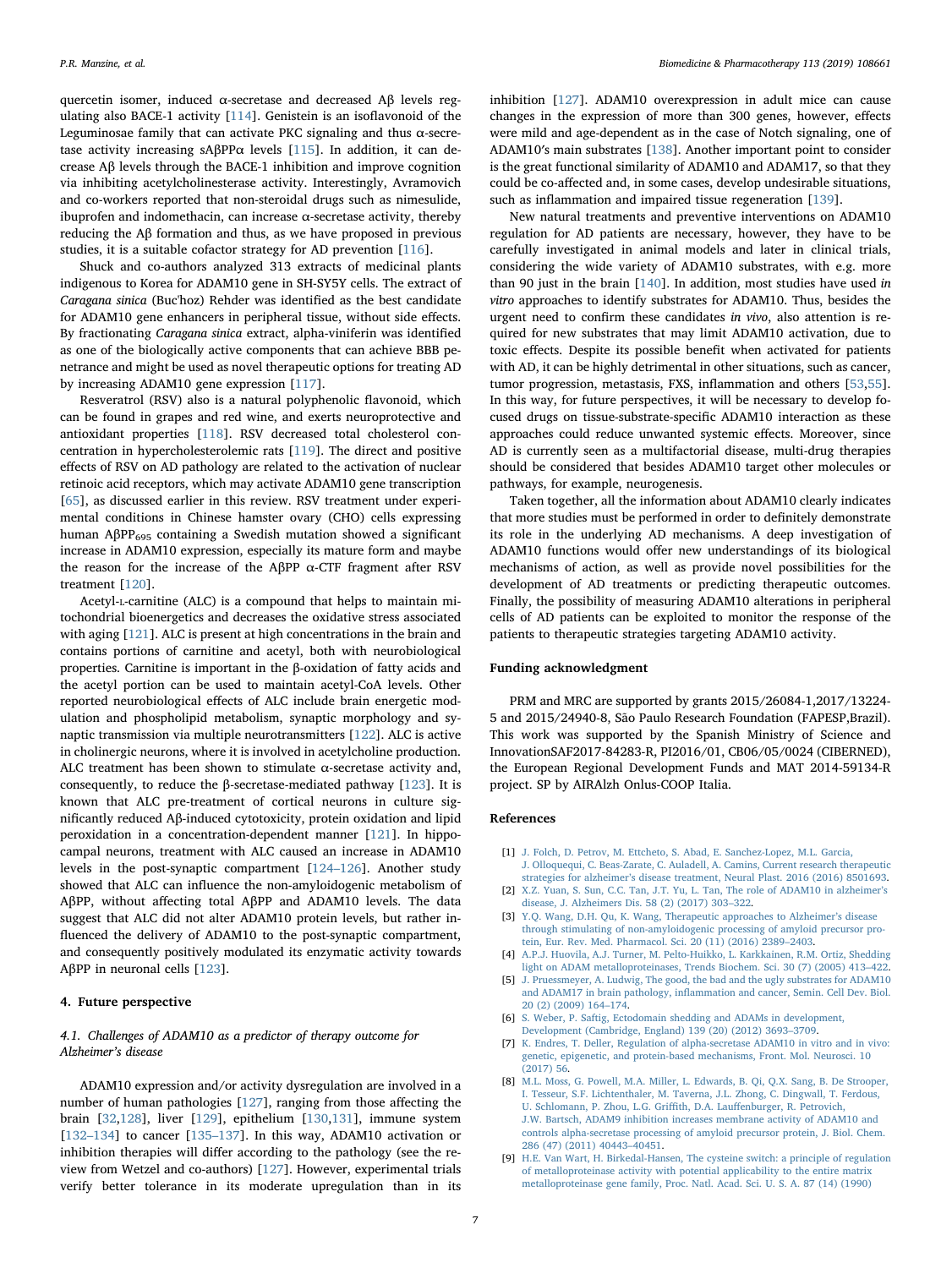5578–[5582.](http://refhub.elsevier.com/S0753-3322(18)37032-X/sbref0045)

- <span id="page-7-0"></span>[10] [A. Anders, S. Gilbert, W. Garten, R. Postina, F. Fahrenholz, Regulation of the](http://refhub.elsevier.com/S0753-3322(18)37032-X/sbref0050) [alpha-secretase ADAM10 by its prodomain and proprotein convertases, FASEB J.](http://refhub.elsevier.com/S0753-3322(18)37032-X/sbref0050) [15 \(10\) \(2001\) 1837](http://refhub.elsevier.com/S0753-3322(18)37032-X/sbref0050)–1839.
- <span id="page-7-1"></span>[11] [L. Seipold, H. Altmeppen, T. Koudelka, A. Tholey, P. Kasparek, R. Sedlacek,](http://refhub.elsevier.com/S0753-3322(18)37032-X/sbref0055) [M. Schweizer, J. Bar, M. Mikhaylova, M. Glatzel, P. Saftig, In Vivo Regulation of](http://refhub.elsevier.com/S0753-3322(18)37032-X/sbref0055) [the a Disintegrin and Metalloproteinase 10 \(ADAM10\) by the Tetraspanin 15,](http://refhub.elsevier.com/S0753-3322(18)37032-X/sbref0055) [Cellular and Molecular Life Sciences : CMLS, 2018.](http://refhub.elsevier.com/S0753-3322(18)37032-X/sbref0055)
- <span id="page-7-2"></span>[12] [T. Tousseyn, A. Thathiah, E. Jorissen, T. Raemaekers, U. Konietzko, K. Reiss,](http://refhub.elsevier.com/S0753-3322(18)37032-X/sbref0060) [E. Maes, A. Snellinx, L. Serneels, O. Nyabi, W. Annaert, P. Saftig, D. Hartmann,](http://refhub.elsevier.com/S0753-3322(18)37032-X/sbref0060) [B. De Strooper, ADAM10, the rate-limiting protease of regulated intramembrane](http://refhub.elsevier.com/S0753-3322(18)37032-X/sbref0060) [proteolysis of Notch and other proteins, is processed by ADAMS-9, ADAMS-15,](http://refhub.elsevier.com/S0753-3322(18)37032-X/sbref0060) [and the gamma-secretase, J. Biol. Chem. 284 \(17\) \(2009\) 11738](http://refhub.elsevier.com/S0753-3322(18)37032-X/sbref0060)–11747.
- <span id="page-7-3"></span>[13] [R. Peron, I.P. Vatanabe, P.R. Manzine, A. Camins, M.R. Cominetti, Alpha-secretase](http://refhub.elsevier.com/S0753-3322(18)37032-X/sbref0065) [ADAM10 regulation: insights into alzheimer](http://refhub.elsevier.com/S0753-3322(18)37032-X/sbref0065)'s disease treatment, Pharmaceuticals [11 \(1\) \(2018\).](http://refhub.elsevier.com/S0753-3322(18)37032-X/sbref0065)
- <span id="page-7-4"></span>[14] [E. Marcello, F. Gardoni, D. Mauceri, S. Romorini, A. Jeromin, R. Epis, B. Borroni,](http://refhub.elsevier.com/S0753-3322(18)37032-X/sbref0070) [F. Cattabeni, C. Sala, A. Padovani, M. Di Luca, Synapse-associated protein-97](http://refhub.elsevier.com/S0753-3322(18)37032-X/sbref0070) [mediates alpha-secretase ADAM10 tra](http://refhub.elsevier.com/S0753-3322(18)37032-X/sbref0070)fficking and promotes its activity, J. [Neurosci. 27 \(7\) \(2007\) 1682](http://refhub.elsevier.com/S0753-3322(18)37032-X/sbref0070)–1691.
- <span id="page-7-5"></span>[15] [J.L. Lundgren, S. Ahmed, S. Schedin-Weiss, G.K. Gouras, B. Winblad,](http://refhub.elsevier.com/S0753-3322(18)37032-X/sbref0075) [L.O. Tjernberg, S. Frykman, ADAM10 and BACE1 are localized to synaptic ve](http://refhub.elsevier.com/S0753-3322(18)37032-X/sbref0075)[sicles, J. Neurochem. 135 \(3\) \(2015\) 606](http://refhub.elsevier.com/S0753-3322(18)37032-X/sbref0075)–615.
- <span id="page-7-6"></span>[16] [C. Saraceno, E. Marcello, D. Di Marino, B. Borroni, S. Claeysen, J. Perroy,](http://refhub.elsevier.com/S0753-3322(18)37032-X/sbref0080) [A. Padovani, A. Tramontano, F. Gardoni, M. Di Luca, SAP97-mediated ADAM10](http://refhub.elsevier.com/S0753-3322(18)37032-X/sbref0080) traffi[cking from Golgi outposts depends on PKC phosphorylation, Cell Death Dis. 5](http://refhub.elsevier.com/S0753-3322(18)37032-X/sbref0080) [\(2014\) e1547.](http://refhub.elsevier.com/S0753-3322(18)37032-X/sbref0080)
- <span id="page-7-7"></span>[17] [E. Marcello, C. Saraceno, S. Musardo, H. Vara, A.G. de la Fuente, S. Pelucchi, D. Di](http://refhub.elsevier.com/S0753-3322(18)37032-X/sbref0085) [Marino, B. Borroni, A. Tramontano, xE, O. rez, xF, I. o, A. Padovani, M. Giustetto,](http://refhub.elsevier.com/S0753-3322(18)37032-X/sbref0085) [F. Gardoni, M. Di Luca, Endocytosis of synaptic ADAM10 in neuronal plasticity](http://refhub.elsevier.com/S0753-3322(18)37032-X/sbref0085) and Alzheimer'[s disease, J. Clin. Invest. 123 \(6\) \(2013\) 2523](http://refhub.elsevier.com/S0753-3322(18)37032-X/sbref0085)–2538.
- <span id="page-7-8"></span>[18] [M. Malinverno, M. Carta, R. Epis, E. Marcello, C. Verpelli, F. Cattabeni, C. Sala,](http://refhub.elsevier.com/S0753-3322(18)37032-X/sbref0090) [C. Mulle, M. Di Luca, F. Gardoni, Synaptic localization and activity of ADAM10](http://refhub.elsevier.com/S0753-3322(18)37032-X/sbref0090) [regulate excitatory synapses through N-Cadherin cleavage, J. Neurosci. 30 \(48\)](http://refhub.elsevier.com/S0753-3322(18)37032-X/sbref0090) [\(2010\) 16343.](http://refhub.elsevier.com/S0753-3322(18)37032-X/sbref0090)
- <span id="page-7-9"></span>[19] [E. Marcello, R. Epis, C. Saraceno, F. Gardoni, B. Borroni, F. Cattabeni, A. Padovani,](http://refhub.elsevier.com/S0753-3322(18)37032-X/sbref0095) M. Di Luca, SAP97-mediated local traffi[cking is altered in Alzheimer disease pa](http://refhub.elsevier.com/S0753-3322(18)37032-X/sbref0095)tients' [hippocampus, Neurobiol. Aging 33 \(2\) \(2012\) 27.](http://refhub.elsevier.com/S0753-3322(18)37032-X/sbref0095)
- <span id="page-7-10"></span>[20] [S. Lammich, E. Kojro, R. Postina, S. Gilbert, R. Pfei](http://refhub.elsevier.com/S0753-3322(18)37032-X/sbref0100)ffer, M. Jasionowski, C. Haass, [F. Fahrenholz, Constitutive and regulated alpha-secretase cleavage of Alzheimer](http://refhub.elsevier.com/S0753-3322(18)37032-X/sbref0100)'s [amyloid precursor protein by a disintegrin metalloprotease, Proc. Natl. Acad. Sci.](http://refhub.elsevier.com/S0753-3322(18)37032-X/sbref0100) [U. S. A. 96 \(7\) \(1999\) 3922](http://refhub.elsevier.com/S0753-3322(18)37032-X/sbref0100)–3927.
- <span id="page-7-11"></span>[21] J.A. Hardy, G.A. Higgins, Alzheimer'[s disease: the amyloid cascade hypothesis,](http://refhub.elsevier.com/S0753-3322(18)37032-X/sbref0105) [Science \(New York, N.Y.\) 256 \(5054\) \(1992\) 184](http://refhub.elsevier.com/S0753-3322(18)37032-X/sbref0105)–185.
- <span id="page-7-12"></span>[22] [L.M. Bekris, N.M. Galloway, S. Millard, D. Lockhart, G. Li, D.R. Galasko,](http://refhub.elsevier.com/S0753-3322(18)37032-X/sbref0110) M.R. [Farlow, C.M. Clark, J.F. Quinn, J.A. Kaye, G.D. Schellenberg, J.B. Leverenz,](http://refhub.elsevier.com/S0753-3322(18)37032-X/sbref0110) [P. Seubert, D.W. Tsuang, E.R. Peskind, C.E. Yu, Amyloid precursor protein \(APP\)](http://refhub.elsevier.com/S0753-3322(18)37032-X/sbref0110) [processing genes and cerebrospinal](http://refhub.elsevier.com/S0753-3322(18)37032-X/sbref0110) fluid APP cleavage product levels in Alzheimer'[s disease, Neurobiol. Aging 32 \(3\) \(2011\) 556.e13](http://refhub.elsevier.com/S0753-3322(18)37032-X/sbref0110)–556.e23.
- <span id="page-7-13"></span>[23] S.L. Cole, R. Vassar, The Alzheimer'[s disease beta-secretase enzyme, BACE1, Mol.](http://refhub.elsevier.com/S0753-3322(18)37032-X/sbref0115) [Neurodegener. 2 \(1\) \(2007\) 22.](http://refhub.elsevier.com/S0753-3322(18)37032-X/sbref0115)
- <span id="page-7-14"></span>[24] [M. Morishima-Kawashima, Y. Ihara, Alzheimer](http://refhub.elsevier.com/S0753-3322(18)37032-X/sbref0120)'s disease: β-Amyloid protein and [tau, J. Neurosci. Res. 70 \(3\) \(2002\) 392](http://refhub.elsevier.com/S0753-3322(18)37032-X/sbref0120)–401.
- <span id="page-7-15"></span>[25] [L. Shi, A.L. Baird, S. Westwood, A. Hye, R. Dobson, M. Thambisetty, S. Lovestone,](http://refhub.elsevier.com/S0753-3322(18)37032-X/sbref0125) [A decade of blood biomarkers for alzheimer](http://refhub.elsevier.com/S0753-3322(18)37032-X/sbref0125)'s disease research: an evolving field, [improving study designs, and the challenge of replication, J. Alzheimers Dis. 62](http://refhub.elsevier.com/S0753-3322(18)37032-X/sbref0125) [\(3\) \(2018\) 1181](http://refhub.elsevier.com/S0753-3322(18)37032-X/sbref0125)–1198.
- <span id="page-7-16"></span>[26] [B. Borroni, C. Agosti, E. Marcello, M. Di Luca, A. Padovani, Blood cell markers in](http://refhub.elsevier.com/S0753-3322(18)37032-X/sbref0130) [Alzheimer Disease: amyloid Precursor Protein form ratio in platelets, Exp.](http://refhub.elsevier.com/S0753-3322(18)37032-X/sbref0130) [Gerontol. 45 \(1\) \(2010\) 53](http://refhub.elsevier.com/S0753-3322(18)37032-X/sbref0130)–56.
- <span id="page-7-17"></span>[27] [F. Colciaghi, B. Borroni, L. Pastorino, E. Marcello, M. Zimmermann, F. Cattabeni,](http://refhub.elsevier.com/S0753-3322(18)37032-X/sbref0135) [A. Padovani, M. Di Luca, alpha-secretase ADAM10 as well as alpha APPs is re](http://refhub.elsevier.com/S0753-3322(18)37032-X/sbref0135)[duced in platelets and CSF of Alzheimer disease patients, Mol. Med. 8 \(2\) \(2002\)](http://refhub.elsevier.com/S0753-3322(18)37032-X/sbref0135) 67–[74.](http://refhub.elsevier.com/S0753-3322(18)37032-X/sbref0135)
- <span id="page-7-18"></span>[28] [G. Evin, A. Zhu, R.M.D. Holsinger, C.L. Masters, Q.-X. Li, Proteolytic processing of](http://refhub.elsevier.com/S0753-3322(18)37032-X/sbref0140) the Alzheimer'[s disease amyloid precursor protein in brain and platelets, J.](http://refhub.elsevier.com/S0753-3322(18)37032-X/sbref0140) [Neurosci. Res. 74 \(3\) \(2003\) 386](http://refhub.elsevier.com/S0753-3322(18)37032-X/sbref0140)–392.
- <span id="page-7-19"></span>[29] [E. Jorissen, J. Prox, C. Bernreuther, S. Weber, R. Schwanbeck, L. Serneels,](http://refhub.elsevier.com/S0753-3322(18)37032-X/sbref0145) [A. Snellinx, K. Craessaerts, A. Thathiah, I. Tesseur, U. Bartsch, G. Weskamp,](http://refhub.elsevier.com/S0753-3322(18)37032-X/sbref0145) [C.P. Blobel, M. Glatzel, B. De Strooper, P. Saftig, The Disintegrin/](http://refhub.elsevier.com/S0753-3322(18)37032-X/sbref0145) [Metalloproteinase ADAM10 Is Essential for the Establishment of the Brain Cortex,](http://refhub.elsevier.com/S0753-3322(18)37032-X/sbref0145) [J. Neurosci. 30 \(14\) \(2010\) 4833](http://refhub.elsevier.com/S0753-3322(18)37032-X/sbref0145)–4844.
- <span id="page-7-20"></span>[30] [P.H. Kuhn, H. Wang, B. Dislich, A. Colombo, U. Zeitschel, J.W. Ellwart,](http://refhub.elsevier.com/S0753-3322(18)37032-X/sbref0150) [E. Kremmer, S. Rossner, S.F. Lichtenthaler, ADAM10 is the physiologically re](http://refhub.elsevier.com/S0753-3322(18)37032-X/sbref0150)[levant, constitutive alpha-secretase of the amyloid precursor protein in primary](http://refhub.elsevier.com/S0753-3322(18)37032-X/sbref0150) [neurons, EMBO J. 29 \(17\) \(2010\) 3020](http://refhub.elsevier.com/S0753-3322(18)37032-X/sbref0150)–3032.
- <span id="page-7-21"></span>[31] [P.H. Kuhn, H. Wang, B. Dislich, A. Colombo, U. Zeitschel, J.W. Ellwart,](http://refhub.elsevier.com/S0753-3322(18)37032-X/sbref0155) [E. Kremmer, S. Rossner, S.F. Lichtenthaler, ADAM10 is the physiologically re](http://refhub.elsevier.com/S0753-3322(18)37032-X/sbref0155)[levant, constitutive alpha-secretase of the amyloid precursor protein in primary](http://refhub.elsevier.com/S0753-3322(18)37032-X/sbref0155) [neurons, EMBO J. 29 \(17\) \(2010\) 3020](http://refhub.elsevier.com/S0753-3322(18)37032-X/sbref0155)–3032.
- <span id="page-7-22"></span>[32] [R. Postina, A. Schroeder, I. Dewachter, J. Bohl, U. Schmitt, E. Kojro, C. Prinzen,](http://refhub.elsevier.com/S0753-3322(18)37032-X/sbref0160) [K. Endres, C. Hiemke, M. Blessing, P. Flamez, A. Dequenne, E. Godaux, F. van](http://refhub.elsevier.com/S0753-3322(18)37032-X/sbref0160) [Leuven, F. Fahrenholz, A disintegrin-metalloproteinase prevents amyloid plaque](http://refhub.elsevier.com/S0753-3322(18)37032-X/sbref0160) [formation and hippocampal defects in an Alzheimer disease mouse model, J. Clin.](http://refhub.elsevier.com/S0753-3322(18)37032-X/sbref0160) [Invest. 113 \(10\) \(2004\) 1456](http://refhub.elsevier.com/S0753-3322(18)37032-X/sbref0160)–1464.
- <span id="page-7-23"></span>[33] [R. Cacace, K. Sleegers, C. Van Broeckhoven, Molecular genetics of early-onset](http://refhub.elsevier.com/S0753-3322(18)37032-X/sbref0165)

Alzheimer'[s disease revisited, Alzheimers Dement. 12 \(6\) \(2016\) 733](http://refhub.elsevier.com/S0753-3322(18)37032-X/sbref0165)–748.

- <span id="page-7-24"></span>[34] J.T. [Yu, L. Tan, J. Hardy, Apolipoprotein E in Alzheimer](http://refhub.elsevier.com/S0753-3322(18)37032-X/sbref0170)'s disease: an update, [Annu. Rev. Neurosci. 37 \(2014\) 79](http://refhub.elsevier.com/S0753-3322(18)37032-X/sbref0170)–100.
- <span id="page-7-25"></span>[35] [J. Suh, S.H. Choi, D.M. Romano, M.A. Gannon, A.N. Lesinski, D.Y. Kim, R.E. Tanzi,](http://refhub.elsevier.com/S0753-3322(18)37032-X/sbref0175) [ADAM10 missense mutations potentiate beta-amyloid accumulation by impairing](http://refhub.elsevier.com/S0753-3322(18)37032-X/sbref0175) [prodomain chaperone function, Neuron 80 \(2\) \(2013\) 385](http://refhub.elsevier.com/S0753-3322(18)37032-X/sbref0175)–401.
- <span id="page-7-26"></span>[36] [R. Vassar, ADAM10 prodomain mutations cause late-onset Alzheimer](http://refhub.elsevier.com/S0753-3322(18)37032-X/sbref0180)'s disease: [not just the latest FAD, Neuron 80 \(2\) \(2013\) 250](http://refhub.elsevier.com/S0753-3322(18)37032-X/sbref0180)–253.
- <span id="page-7-27"></span>[37] [R.J. Perrin, A.M. Fagan, D.M. Holtzman, Multimodal techniques for diagnosis and](http://refhub.elsevier.com/S0753-3322(18)37032-X/sbref0185) prognosis of Alzheimer'[s disease, Nature 461 \(7266\) \(2009\) 916](http://refhub.elsevier.com/S0753-3322(18)37032-X/sbref0185)–922.
- [38] [C.R. Jack Jr, H.J. Wiste, P. Vemuri, S.D. Weigand, M.L. Senjem, G. Zeng,](http://refhub.elsevier.com/S0753-3322(18)37032-X/sbref0190) [M.A. Bernstein, J.L. Gunter, V.S. Pankratz, P.S. Aisen, M.W. Weiner, R.C. Petersen,](http://refhub.elsevier.com/S0753-3322(18)37032-X/sbref0190) [L.M. Shaw, J.Q. Trojanowski, D.S. Knopman, Brain beta-amyloid measures and](http://refhub.elsevier.com/S0753-3322(18)37032-X/sbref0190) [magnetic resonance imaging atrophy both predict time-to-progression from mild](http://refhub.elsevier.com/S0753-3322(18)37032-X/sbref0190) cognitive impairment to Alzheimer'[s disease, Brain 133 \(11\) \(2010\) 3336](http://refhub.elsevier.com/S0753-3322(18)37032-X/sbref0190)–3348.
- [39] [C.R. Jack Jr., D.S. Knopman, W.J. Jagust, L.M. Shaw, P.S. Aisen, M.W. Weiner,](http://refhub.elsevier.com/S0753-3322(18)37032-X/sbref0195) [R.C. Petersen, J.Q. Trojanowski, Hypothetical model of dynamic biomarkers of the](http://refhub.elsevier.com/S0753-3322(18)37032-X/sbref0195) Alzheimer'[s pathological cascade, Lancet Neurol. 9 \(1\) \(2010\) 119](http://refhub.elsevier.com/S0753-3322(18)37032-X/sbref0195)–128.
- <span id="page-7-28"></span>[40] [M. Hick, U. Herrmann, S.W. Weyer, J.P. Mallm, J.A. Tschape, M. Borgers,](http://refhub.elsevier.com/S0753-3322(18)37032-X/sbref0200) [M. Mercken, F.C. Roth, A. Draguhn, L. Slomianka, D.P. Wolfer, M. Korte,](http://refhub.elsevier.com/S0753-3322(18)37032-X/sbref0200) [U.C. Muller, Acute function of secreted amyloid precursor protein fragment](http://refhub.elsevier.com/S0753-3322(18)37032-X/sbref0200) [APPsalpha in synaptic plasticity, Acta Neuropathol. 129 \(1\) \(2015\) 21](http://refhub.elsevier.com/S0753-3322(18)37032-X/sbref0200)–37.
- <span id="page-7-29"></span>[41] [M.C. Richter, S. Ludewig, A. Winschel, T. Abel, C. Bold, L.R. Salzburger, S. Klein,](http://refhub.elsevier.com/S0753-3322(18)37032-X/sbref0205) [K. Han, S.W. Weyer, A.K. Fritz, B. Laube, D.P. Wolfer, C.J. Buchholz, M. Korte,](http://refhub.elsevier.com/S0753-3322(18)37032-X/sbref0205) U.C. Müller, Distinct in vivo [roles of secreted APP ectodomain variants APPs](http://refhub.elsevier.com/S0753-3322(18)37032-X/sbref0205)α and APPsβ [in regulation of spine density, synaptic plasticity, and cognition, EMBO J.](http://refhub.elsevier.com/S0753-3322(18)37032-X/sbref0205) [37 \(11\) \(2018\).](http://refhub.elsevier.com/S0753-3322(18)37032-X/sbref0205)
- <span id="page-7-30"></span>[42] [R. Fol, J. Braudeau, S. Ludewig, T. Abel, S.W. Weyer, J.-P. Roederer, F. Brod,](http://refhub.elsevier.com/S0753-3322(18)37032-X/sbref0210) [M. Audrain, A.-P. Bemelmans, C.J. Buchholz, M. Korte, N. Cartier, U.C. Müller,](http://refhub.elsevier.com/S0753-3322(18)37032-X/sbref0210) Viral gene transfer of APPsα [rescues synaptic failure in an Alzheimer](http://refhub.elsevier.com/S0753-3322(18)37032-X/sbref0210)'s disease [mouse model, Acta Neuropathol. 131 \(2\) \(2016\) 247](http://refhub.elsevier.com/S0753-3322(18)37032-X/sbref0210)–266.
- <span id="page-7-31"></span>[43] [C. Peters-Libeu, J. Campagna, M. Mitsumori, K.S. Poksay, P. Spilman, A. Sabogal,](http://refhub.elsevier.com/S0753-3322(18)37032-X/sbref0215) [D.E. Bredesen, V. John, sAbetaPPalpha is a potent endogenous inhibitor of BACE1,](http://refhub.elsevier.com/S0753-3322(18)37032-X/sbref0215) [J. Alzheimers Dis. 47 \(3\) \(2015\) 545](http://refhub.elsevier.com/S0753-3322(18)37032-X/sbref0215)–555.
- <span id="page-7-32"></span>[44] [V.T.Y. Tan, B.G. Mockett, S.M. Ohline, K.D. Par](http://refhub.elsevier.com/S0753-3322(18)37032-X/sbref0220)fitt, H.E. Wicky, K. Peppercorn, [L. Schoderboeck, M.F.B. Yahaya, W.P. Tate, S.M. Hughes, W.C. Abraham,](http://refhub.elsevier.com/S0753-3322(18)37032-X/sbref0220) [Lentivirus-mediated expression of human secreted amyloid precursor protein](http://refhub.elsevier.com/S0753-3322(18)37032-X/sbref0220)[alpha prevents development of memory and plasticity de](http://refhub.elsevier.com/S0753-3322(18)37032-X/sbref0220)ficits in a mouse model of Alzheimer's [disease, Mol. Brain 11 \(1\) \(2018\) 7.](http://refhub.elsevier.com/S0753-3322(18)37032-X/sbref0220)
- <span id="page-7-33"></span>[45] [J. Renziehausen, C. Hiebel, H. Nagel, A. Kundu, S. Kins, D. Kogel, C. Behl,](http://refhub.elsevier.com/S0753-3322(18)37032-X/sbref0225) [P. Hajieva, The cleavage product of amyloid-beta protein precursor sAbetaPPalpha](http://refhub.elsevier.com/S0753-3322(18)37032-X/sbref0225) [modulates BAG3-dependent aggresome formation and enhances cellular protea](http://refhub.elsevier.com/S0753-3322(18)37032-X/sbref0225)[somal activity, J. Alzheimers Dis. 44 \(3\) \(2015\) 879](http://refhub.elsevier.com/S0753-3322(18)37032-X/sbref0225)–896.
- <span id="page-7-34"></span>[46] [U. Sahin, G. Weskamp, K. Kelly, H.M. Zhou, S. Higashiyama, J. Peschon,](http://refhub.elsevier.com/S0753-3322(18)37032-X/sbref0230) [D. Hartmann, P. Saftig, C.P. Blobel, Distinct roles for ADAM10 and ADAM17 in](http://refhub.elsevier.com/S0753-3322(18)37032-X/sbref0230) [ectodomain shedding of six EGFR ligands, J. Cell Biol. 164 \(5\) \(2004\) 769](http://refhub.elsevier.com/S0753-3322(18)37032-X/sbref0230)–779.
- <span id="page-7-35"></span>[47] [T. Maretzky, K. Reiss, A. Ludwig, J. Buchholz, F. Scholz, E. Proksch, B. de](http://refhub.elsevier.com/S0753-3322(18)37032-X/sbref0235) [Strooper, D. Hartmann, P. Saftig, ADAM10 mediates E-cadherin shedding and](http://refhub.elsevier.com/S0753-3322(18)37032-X/sbref0235) [regulates epithelial cell-cell adhesion, migration, and beta-catenin translocation,](http://refhub.elsevier.com/S0753-3322(18)37032-X/sbref0235) [Proc. Natl. Acad. Sci. U. S. A. 102 \(26\) \(2005\) 9182](http://refhub.elsevier.com/S0753-3322(18)37032-X/sbref0235)–9187.
- [48] [K. Reiss, T. Maretzky, A. Ludwig, T. Tousseyn, B. de Strooper, D. Hartmann,](http://refhub.elsevier.com/S0753-3322(18)37032-X/sbref0240) [P. Saftig, ADAM10 cleavage of N-cadherin and regulation of cell-cell adhesion and](http://refhub.elsevier.com/S0753-3322(18)37032-X/sbref0240) [beta-catenin nuclear signalling, EMBO J. 24 \(4\) \(2005\) 742](http://refhub.elsevier.com/S0753-3322(18)37032-X/sbref0240)–752.
- [49] [K. Uemura, T. Kihara, A. Kuzuya, K. Okawa, T. Nishimoto, H. Ninomiya,](http://refhub.elsevier.com/S0753-3322(18)37032-X/sbref0245) [H. Sugimoto, A. Kinoshita, S. Shimohama, Characterization of sequential N-cad](http://refhub.elsevier.com/S0753-3322(18)37032-X/sbref0245)[herin cleavage by ADAM10 and PS1, Neurosci. Lett. 402 \(3\) \(2006\) 278](http://refhub.elsevier.com/S0753-3322(18)37032-X/sbref0245)–283.
- <span id="page-7-36"></span>[50] [E. Six, D. Ndiaye, Y. Laabi, C. Brou, N. Gupta-Rossi, A. Israel, F. Logeat, The Notch](http://refhub.elsevier.com/S0753-3322(18)37032-X/sbref0250) [ligand Delta1 is sequentially cleaved by an ADAM protease and gamma-secretase,](http://refhub.elsevier.com/S0753-3322(18)37032-X/sbref0250) [Proc. Natl. Acad. Sci. U. S. A. 100 \(13\) \(2003\) 7638](http://refhub.elsevier.com/S0753-3322(18)37032-X/sbref0250)–7643.
- <span id="page-7-37"></span>[51] [C. Arduise, T. Abache, L. Li, M. Billard, A. Chabanon, A. Ludwig, P. Mauduit,](http://refhub.elsevier.com/S0753-3322(18)37032-X/sbref0255) [C. Boucheix, E. Rubinstein, F. Le Naour, Tetraspanins regulate ADAM10-mediated](http://refhub.elsevier.com/S0753-3322(18)37032-X/sbref0255) [cleavage of TNF-alpha and epidermal growth factor, J. Immunol. \(Baltimore, Md. :](http://refhub.elsevier.com/S0753-3322(18)37032-X/sbref0255) [1950\) 181 \(10\) \(2008\) 7002](http://refhub.elsevier.com/S0753-3322(18)37032-X/sbref0255)–7013.
- <span id="page-7-38"></span>[52] [Y. Hiraoka, K. Yoshida, M. Ohno, T. Matsuoka, T. Kita, E. Nishi, Ectodomain](http://refhub.elsevier.com/S0753-3322(18)37032-X/sbref0260) [shedding of TNF-alpha is enhanced by nardilysin via activation of ADAM pro](http://refhub.elsevier.com/S0753-3322(18)37032-X/sbref0260)[teases, Biochem. Biophys. Res. Commun. 370 \(1\) \(2008\) 154](http://refhub.elsevier.com/S0753-3322(18)37032-X/sbref0260)–158.
- <span id="page-7-39"></span>[53] [H.C. Crawford, P.J. Dempsey, G. Brown, L. Adam, M.L. Moss, ADAM10 as a](http://refhub.elsevier.com/S0753-3322(18)37032-X/sbref0265) therapeutic target for cancer and infl[ammation, Curr. Pharm. Des. 15 \(20\) \(2009\)](http://refhub.elsevier.com/S0753-3322(18)37032-X/sbref0265) 2288–[2299.](http://refhub.elsevier.com/S0753-3322(18)37032-X/sbref0265)
- <span id="page-7-40"></span>[54] [J. Chen, S. Yu, Y. Fu, X. Li, Synaptic proteins and receptors defects in autism](http://refhub.elsevier.com/S0753-3322(18)37032-X/sbref0270) [spectrum disorders, Front. Cell. Neurosci. 8 \(2014\) 276.](http://refhub.elsevier.com/S0753-3322(18)37032-X/sbref0270)
- <span id="page-7-41"></span>[55] [P. Saftig, S.F. Lichtenthaler, The alpha secretase ADAM10: a metalloprotease with](http://refhub.elsevier.com/S0753-3322(18)37032-X/sbref0275) [multiple functions in the brain, Prog. Neurobiol. 135 \(2015\) 1](http://refhub.elsevier.com/S0753-3322(18)37032-X/sbref0275)–20.
- <span id="page-7-42"></span>[56] [M. Asai, C. Hattori, B. Szabo, N. Sasagawa, K. Maruyama, S. Tanuma, S. Ishiura,](http://refhub.elsevier.com/S0753-3322(18)37032-X/sbref0280) [Putative function of ADAM9, ADAM10, and ADAM17 as APP alpha-secretase,](http://refhub.elsevier.com/S0753-3322(18)37032-X/sbref0280) [Biochem. Biophys. Res. Commun. 301 \(1\) \(2003\) 231](http://refhub.elsevier.com/S0753-3322(18)37032-X/sbref0280)–235.
- <span id="page-7-43"></span>[57] [C. Tanabe, N. Hotoda, N. Sasagawa, A. Sehara-Fujisawa, K. Maruyama, S. Ishiura,](http://refhub.elsevier.com/S0753-3322(18)37032-X/sbref0285) [ADAM19 is tightly associated with constitutive Alzheimer](http://refhub.elsevier.com/S0753-3322(18)37032-X/sbref0285)'s disease APP alpha[secretase in A172 cells, Biochem. Biophys. Res. Commun. 352 \(1\) \(2007\) 111](http://refhub.elsevier.com/S0753-3322(18)37032-X/sbref0285)–117.
- <span id="page-7-44"></span>[58] [J.S. Khillan, Vitamin A/retinol and maintenance of pluripotency of stem cells,](http://refhub.elsevier.com/S0753-3322(18)37032-X/sbref0290) [Nutrients 6 \(3\) \(2014\) 1209](http://refhub.elsevier.com/S0753-3322(18)37032-X/sbref0290)–1222.

<span id="page-7-45"></span>[59] M. [Chakrabarti, A.J. McDonald, J. Will Reed, M.A. Moss, B.C. Das, S.K. Ray,](http://refhub.elsevier.com/S0753-3322(18)37032-X/sbref0295) [Molecular Signaling Mechanisms of Natural and Synthetic Retinoids for Inhibition](http://refhub.elsevier.com/S0753-3322(18)37032-X/sbref0295) of Pathogenesis in Alzheimer'[s Disease, J. Alzheimers Dis. 50 \(2\) \(2016\) 335](http://refhub.elsevier.com/S0753-3322(18)37032-X/sbref0295)–352.

<span id="page-7-46"></span>[60] [A.B. Barua, H.C. Furr, Properties of retinoids. Structure, handling, and prepara](http://refhub.elsevier.com/S0753-3322(18)37032-X/sbref0300)[tion, Mol. Biotechnol. 10 \(2\) \(1998\) 167](http://refhub.elsevier.com/S0753-3322(18)37032-X/sbref0300)–182.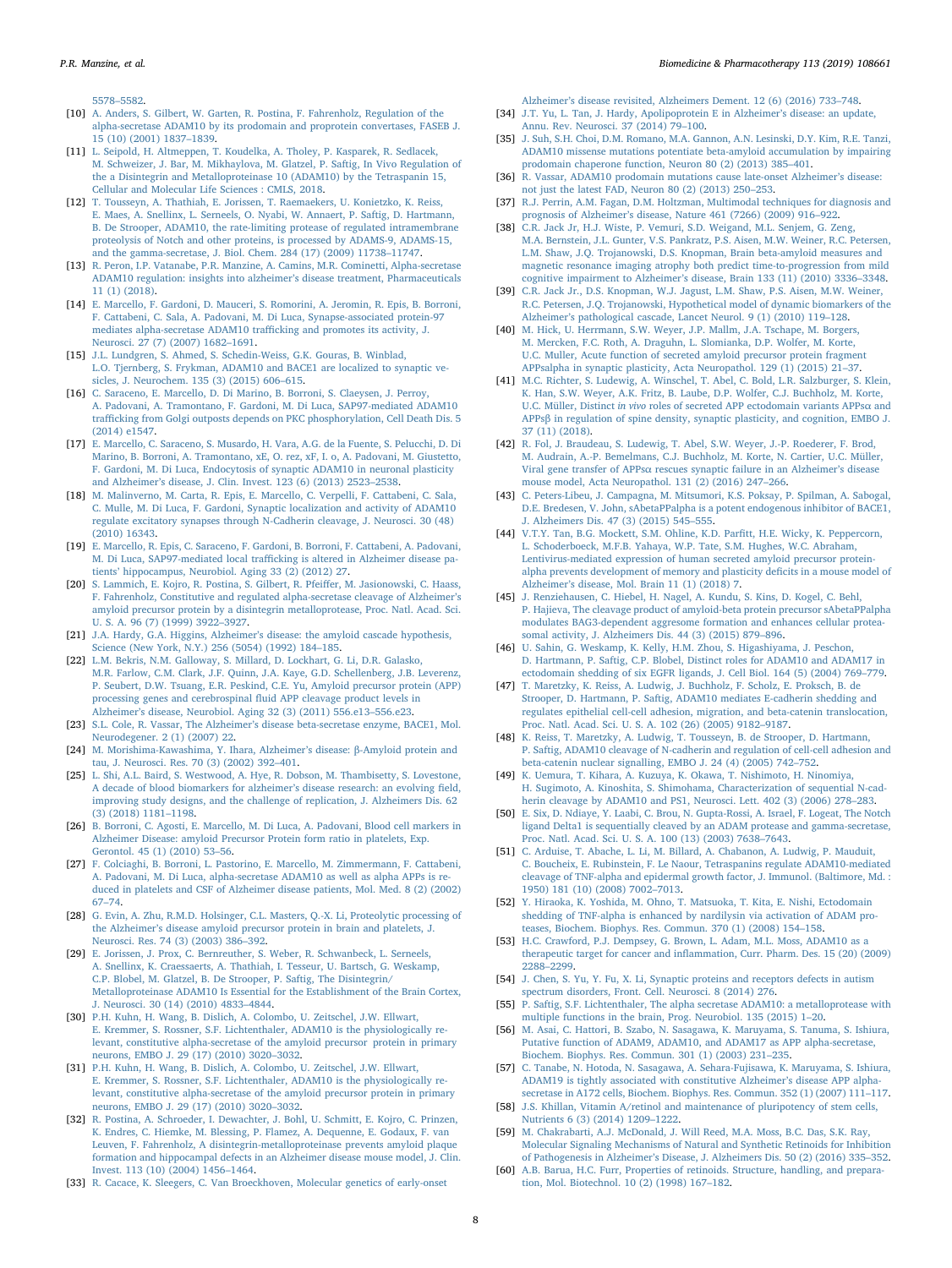- <span id="page-8-0"></span>[61] [R.K. Sodhi, N. Singh, Retinoids as potential targets for Alzheimer](http://refhub.elsevier.com/S0753-3322(18)37032-X/sbref0305)'s disease, [Pharmacol. Biochem. Behav. 120 \(2014\) 117](http://refhub.elsevier.com/S0753-3322(18)37032-X/sbref0305)–123.
- <span id="page-8-1"></span>[62] [M. Maden, Retinoic acid in the development, regeneration and maintenance of the](http://refhub.elsevier.com/S0753-3322(18)37032-X/sbref0310) [nervous system, Nat. Rev. Neurosci. 8 \(10\) \(2007\) 755](http://refhub.elsevier.com/S0753-3322(18)37032-X/sbref0310)–765.
- <span id="page-8-2"></span>[63] [M.Y. Chiang, D. Misner, G. Kempermann, T. Schikorski, V. Giguere, H.M. Sucov,](http://refhub.elsevier.com/S0753-3322(18)37032-X/sbref0315) [F.H. Gage, C.F. Stevens, R.M. Evans, An essential role for retinoid receptors](http://refhub.elsevier.com/S0753-3322(18)37032-X/sbref0315) [RARbeta and RXRgamma in long-term potentiation and depression, Neuron 21 \(6\)](http://refhub.elsevier.com/S0753-3322(18)37032-X/sbref0315) [\(1998\) 1353](http://refhub.elsevier.com/S0753-3322(18)37032-X/sbref0315)–1361.
- <span id="page-8-3"></span>[64] [J.P. Corcoran, P.L. So, M. Maden, Disruption of the retinoid signalling pathway](http://refhub.elsevier.com/S0753-3322(18)37032-X/sbref0320) [causes a deposition of amyloid beta in the adult rat brain, Eur. J. Neurosci. 20 \(4\)](http://refhub.elsevier.com/S0753-3322(18)37032-X/sbref0320) [\(2004\) 896](http://refhub.elsevier.com/S0753-3322(18)37032-X/sbref0320)–902.
- <span id="page-8-4"></span>[65] [F. Tippmann, J. Hundt, A. Schneider, K. Endres, F. Fahrenholz, Up-regulation of](http://refhub.elsevier.com/S0753-3322(18)37032-X/sbref0325) [the alpha-secretase ADAM10 by retinoic acid receptors and acitretin, FASEB J. 23](http://refhub.elsevier.com/S0753-3322(18)37032-X/sbref0325) [\(6\) \(2009\) 1643](http://refhub.elsevier.com/S0753-3322(18)37032-X/sbref0325)–1654.
- <span id="page-8-5"></span>[66] [M. Kobayashi, I. Matsuoka, K. Kurihara, Cholinergic di](http://refhub.elsevier.com/S0753-3322(18)37032-X/sbref0330)fferentiation of cultured [sympathetic neurons induced by retinoic acid. Induction of choline acetyl](http://refhub.elsevier.com/S0753-3322(18)37032-X/sbref0330)[transferase-mRNA and suppression of tyrosine hydroxylase-mRNA levels, FEBS](http://refhub.elsevier.com/S0753-3322(18)37032-X/sbref0330) [Lett. 337 \(3\) \(1994\) 259](http://refhub.elsevier.com/S0753-3322(18)37032-X/sbref0330)–264.
- <span id="page-8-6"></span>[67] [C.I. Jarvis, M.B. Goncalves, E. Clarke, M. Dogruel, S.B. Kalindjian, S.A. Thomas,](http://refhub.elsevier.com/S0753-3322(18)37032-X/sbref0335) [M. Maden, J.P. Corcoran, Retinoic acid receptor-alpha signalling antagonizes both](http://refhub.elsevier.com/S0753-3322(18)37032-X/sbref0335) [intracellular and extracellular amyloid-beta production and prevents neuronal cell](http://refhub.elsevier.com/S0753-3322(18)37032-X/sbref0335) [death caused by amyloid-beta, Eur. J. Neurosci. 32 \(8\) \(2010\) 1246](http://refhub.elsevier.com/S0753-3322(18)37032-X/sbref0335)–1255.
- <span id="page-8-7"></span>[68] [M.B. Goncalves, E. Clarke, C. Hobbs, T. Malmqvist, R. Deacon, J. Jack,](http://refhub.elsevier.com/S0753-3322(18)37032-X/sbref0340) [J.P. Corcoran, Amyloid beta inhibits retinoic acid synthesis exacerbating](http://refhub.elsevier.com/S0753-3322(18)37032-X/sbref0340) [Alzheimer disease pathology which can be attenuated by an retinoic acid receptor](http://refhub.elsevier.com/S0753-3322(18)37032-X/sbref0340) [alpha agonist, Eur. J. Neurosci. 37 \(7\) \(2013\) 1182](http://refhub.elsevier.com/S0753-3322(18)37032-X/sbref0340)–1192.
- <span id="page-8-8"></span>[69] [K. Endres, F. Fahrenholz, J. Lotz, C. Hiemke, S. Teipel, K. Lieb, O. Tuscher,](http://refhub.elsevier.com/S0753-3322(18)37032-X/sbref0345) [A. Fellgiebel, Increased CSF APPs-alpha levels in patients with Alzheimer disease](http://refhub.elsevier.com/S0753-3322(18)37032-X/sbref0345) [treated with acitretin, Neurology 83 \(21\) \(2014\) 1930](http://refhub.elsevier.com/S0753-3322(18)37032-X/sbref0345)–1935.
- <span id="page-8-9"></span>[70] [H. Fukasawa, M. Nakagomi, N. Yamagata, H. Katsuki, K. Kawahara, K. Kitaoka,](http://refhub.elsevier.com/S0753-3322(18)37032-X/sbref0350) [T. Miki, K. Shudo, Tamibarotene: a candidate retinoid drug for Alzheimer](http://refhub.elsevier.com/S0753-3322(18)37032-X/sbref0350)'s dis[ease, Biol. Pharm. Bull. 35 \(8\) \(2012\) 1206](http://refhub.elsevier.com/S0753-3322(18)37032-X/sbref0350)–1212.
- <span id="page-8-10"></span>[71] [K. Kawahara, M. Suenobu, H. Ohtsuka, A. Kuniyasu, Y. Sugimoto, M. Nakagomi,](http://refhub.elsevier.com/S0753-3322(18)37032-X/sbref0355) [H. Fukasawa, K. Shudo, H. Nakayama, Cooperative therapeutic action of retinoic](http://refhub.elsevier.com/S0753-3322(18)37032-X/sbref0355) [acid receptor and retinoid x receptor agonists in a mouse model of Alzheimer](http://refhub.elsevier.com/S0753-3322(18)37032-X/sbref0355)'s [disease, J. Alzheimers Dis. 42 \(2\) \(2014\) 587](http://refhub.elsevier.com/S0753-3322(18)37032-X/sbref0355)–605.
- <span id="page-8-11"></span>[72] [K. Kitaoka, N. Shimizu, K. Ono, S. Chikahisa, M. Nakagomi, K. Shudo, K. Ishimura,](http://refhub.elsevier.com/S0753-3322(18)37032-X/sbref0360) [H. Sei, K. Yoshizaki, The retinoic acid receptor agonist Am80 increases hippo](http://refhub.elsevier.com/S0753-3322(18)37032-X/sbref0360)[campal ADAM10 in aged SAMP8 mice, Neuropharmacology 72 \(2013\) 58](http://refhub.elsevier.com/S0753-3322(18)37032-X/sbref0360)–65.
- <span id="page-8-12"></span>[73] [Y. Ding, A. Qiao, Z. Wang, J.S. Goodwin, E.-S. Lee, M.L. Block, M. Allsbrook,](http://refhub.elsevier.com/S0753-3322(18)37032-X/sbref0365) [M.P. McDonald, G.-H. Fan, Retinoic Acid Attenuates](http://refhub.elsevier.com/S0753-3322(18)37032-X/sbref0365) β-Amyloid Deposition and Rescues Memory Deficits in an Alzheimer's [Disease Transgenic Mouse Model, J.](http://refhub.elsevier.com/S0753-3322(18)37032-X/sbref0365) [Neurosci. 28 \(45\) \(2008\) 11622](http://refhub.elsevier.com/S0753-3322(18)37032-X/sbref0365)–11634.
- <span id="page-8-13"></span>[74] [J.L. Cummings, K. Zhong, J.W. Kinney, C. Heaney, J. Moll-Tudla, A. Joshi,](http://refhub.elsevier.com/S0753-3322(18)37032-X/sbref0370) [M. Pontecorvo, M. Devous, A. Tang, J. Bena, Double-blind, placebo-controlled,](http://refhub.elsevier.com/S0753-3322(18)37032-X/sbref0370) [proof-of-concept trial of bexarotene Xin moderate Alzheimer](http://refhub.elsevier.com/S0753-3322(18)37032-X/sbref0370)'s disease, Alzheimers [Res. Ther. 8 \(2016\) 4.](http://refhub.elsevier.com/S0753-3322(18)37032-X/sbref0370)
- <span id="page-8-14"></span>[75] [K. Ghosal, M. Haag, P.B. Verghese, T. West, T. Veenstra, J.B. Braunstein,](http://refhub.elsevier.com/S0753-3322(18)37032-X/sbref0375) [R.J. Bateman, D.M. Holtzman, G.E. Landreth, A randomized controlled study to](http://refhub.elsevier.com/S0753-3322(18)37032-X/sbref0375) evaluate the eff[ect of bexarotene on amyloid-beta and apolipoprotein E metabo](http://refhub.elsevier.com/S0753-3322(18)37032-X/sbref0375)lism in healthy subjects, Alzheimer'[s Dement. \(New York, N. Y.\) 2 \(2\) \(2016\)](http://refhub.elsevier.com/S0753-3322(18)37032-X/sbref0375) 110–[120.](http://refhub.elsevier.com/S0753-3322(18)37032-X/sbref0375)
- <span id="page-8-15"></span>[76] [J. Bieschke, J. Russ, R.P. Friedrich, D.E. Ehrnhoefer, H. Wobst, K. Neugebauer,](http://refhub.elsevier.com/S0753-3322(18)37032-X/sbref0380) [E.E. Wanker, EGCG remodels mature alpha-synuclein and amyloid-beta](http://refhub.elsevier.com/S0753-3322(18)37032-X/sbref0380) fibrils and [reduces cellular toxicity, Proc. Natl. Acad. Sci. U. S. A. 107 \(17\) \(2010\)](http://refhub.elsevier.com/S0753-3322(18)37032-X/sbref0380) 7710–[7715.](http://refhub.elsevier.com/S0753-3322(18)37032-X/sbref0380)
- [77] [D.E. Ehrnhoefer, J. Bieschke, A. Boeddrich, M. Herbst, L. Masino, R. Lurz,](http://refhub.elsevier.com/S0753-3322(18)37032-X/sbref0385) [S. Engemann, A. Pastore, E.E. Wanker, EGCG redirects amyloidogenic polypep](http://refhub.elsevier.com/S0753-3322(18)37032-X/sbref0385)tides into unstructured, off[-pathway oligomers, Nat. Struct. Mol. Biol. 15 \(6\)](http://refhub.elsevier.com/S0753-3322(18)37032-X/sbref0385) [\(2008\) 558](http://refhub.elsevier.com/S0753-3322(18)37032-X/sbref0385)–566.
- [78] [S. Sinha, Z. Du, P. Maiti, F.G. Klarner, T. Schrader, C. Wang, G. Bitan, Comparison](http://refhub.elsevier.com/S0753-3322(18)37032-X/sbref0390) [of three amyloid assembly inhibitors: the sugar scyllo-inositol, the polyphenol](http://refhub.elsevier.com/S0753-3322(18)37032-X/sbref0390) [epigallocatechin gallate, and the molecular tweezer CLR01, ACS Chem. Neurosci.](http://refhub.elsevier.com/S0753-3322(18)37032-X/sbref0390) [3 \(6\) \(2012\) 451](http://refhub.elsevier.com/S0753-3322(18)37032-X/sbref0390)–458.
- <span id="page-8-16"></span>[79] [J.W. Fernandez, K. Rezai-Zadeh, D. Obregon, J. Tan, EGCG functions through](http://refhub.elsevier.com/S0753-3322(18)37032-X/sbref0395) [estrogen receptor-mediated activation of ADAM10 in the promotion of non-amy](http://refhub.elsevier.com/S0753-3322(18)37032-X/sbref0395)[loidogenic processing of APP, FEBS Lett. 584 \(19\) \(2010\) 4259](http://refhub.elsevier.com/S0753-3322(18)37032-X/sbref0395)–4267.
- <span id="page-8-17"></span>[80] [D.F. Obregon, K. Rezai-Zadeh, Y. Bai, N. Sun, H. Hou, J. Ehrhart, J. Zeng, T. Mori,](http://refhub.elsevier.com/S0753-3322(18)37032-X/sbref0400) [G.W. Arendash, D. Shytle, T. Town, J. Tan, ADAM10 activation is required for](http://refhub.elsevier.com/S0753-3322(18)37032-X/sbref0400) [green tea \(-\)-epigallocatechin-3-gallate-induced alpha-secretase cleavage of amy](http://refhub.elsevier.com/S0753-3322(18)37032-X/sbref0400)[loid precursor protein, J. Biol. Chem. 281 \(24\) \(2006\) 16419](http://refhub.elsevier.com/S0753-3322(18)37032-X/sbref0400)–16427.
- <span id="page-8-18"></span>[81] [N. Jia, K. Han, J.J. Kong, X.M. Zhang, S. Sha, G.R. Ren, Y.P. Cao,](http://refhub.elsevier.com/S0753-3322(18)37032-X/sbref0405) [\(-\)-Epigallocatechin-3-gallate alleviates spatial memory impairment in APP/PS1](http://refhub.elsevier.com/S0753-3322(18)37032-X/sbref0405) [mice by restoring IRS-1 signaling defects in the hippocampus, Mol. Cell. Biochem.](http://refhub.elsevier.com/S0753-3322(18)37032-X/sbref0405) [380 \(1-2\) \(2013\) 211](http://refhub.elsevier.com/S0753-3322(18)37032-X/sbref0405)–218.
- <span id="page-8-19"></span>[82] [X. Chang, C. Rong, Y. Chen, C. Yang, Q. Hu, Y. Mo, C. Zhang, X. Gu, L. Zhang,](http://refhub.elsevier.com/S0753-3322(18)37032-X/sbref0410) [W. He, S. Cheng, X. Hou, R. Su, S. Liu, W. Dun, Q. Wang, S. Fang,](http://refhub.elsevier.com/S0753-3322(18)37032-X/sbref0410) [\(-\)-Epigallocatechin-3-gallate attenuates cognitive deterioration in Alzheimer](http://refhub.elsevier.com/S0753-3322(18)37032-X/sbref0410)'s [disease model mice by upregulating neprilysin expression, Exp. Cell Res. 334 \(1\)](http://refhub.elsevier.com/S0753-3322(18)37032-X/sbref0410) [\(2015\) 136](http://refhub.elsevier.com/S0753-3322(18)37032-X/sbref0410)–145.
- <span id="page-8-20"></span>[83] [Y. Guo, Y. Zhao, Y. Nan, X. Wang, Y. Chen, S. Wang, \(-\)-Epigallocatechin-3-gallate](http://refhub.elsevier.com/S0753-3322(18)37032-X/sbref0415) [ameliorates memory impairment and rescues the abnormal synaptic protein levels](http://refhub.elsevier.com/S0753-3322(18)37032-X/sbref0415) [in the frontal cortex and hippocampus in a mouse model of Alzheimer](http://refhub.elsevier.com/S0753-3322(18)37032-X/sbref0415)'s disease, [Neuroreport 28 \(10\) \(2017\) 590](http://refhub.elsevier.com/S0753-3322(18)37032-X/sbref0415)–597.
- <span id="page-8-21"></span>[84] [R. de la Torre, S. de Sola, G. Hernandez, M. Farre, J. Pujol, J. Rodriguez,](http://refhub.elsevier.com/S0753-3322(18)37032-X/sbref0420) [J.M. Espadaler, K. Langohr, A. Cuenca-Royo, A. Principe, L. Xicota, N. Janel,](http://refhub.elsevier.com/S0753-3322(18)37032-X/sbref0420)

[S. Catuara-Solarz, G. Sanchez-Benavides, H. Blehaut, I. Duenas-Espin, L. Del Hoyo,](http://refhub.elsevier.com/S0753-3322(18)37032-X/sbref0420) B. [Benejam, L. Blanco-Hinojo, S. Videla, M. Fito, J.M. Delabar, M. Dierssen, Safety](http://refhub.elsevier.com/S0753-3322(18)37032-X/sbref0420) and effi[cacy of cognitive training plus epigallocatechin-3-gallate in young adults](http://refhub.elsevier.com/S0753-3322(18)37032-X/sbref0420) with Down'[s syndrome \(TESDAD\): a double-blind, randomised, placebo-con](http://refhub.elsevier.com/S0753-3322(18)37032-X/sbref0420)[trolled, phase 2 trial, Lancet Neurol. 15 \(8\) \(2016\) 801](http://refhub.elsevier.com/S0753-3322(18)37032-X/sbref0420)–810.

- <span id="page-8-22"></span>[85] [X.Z. Zhang, S.S. Qian, Y.J. Zhang, R.Q. Wang, Salvia miltiorrhiza: A source for](http://refhub.elsevier.com/S0753-3322(18)37032-X/sbref0425) anti-Alzheimer'[s disease drugs, Pharm. Biol. 54 \(1\) \(2016\) 18](http://refhub.elsevier.com/S0753-3322(18)37032-X/sbref0425)–24.
- <span id="page-8-23"></span>[86] [K.K. Wong, M.T. Ho, H.Q. Lin, K.F. Lau, J.A. Rudd, R.C. Chung, K.P. Fung,](http://refhub.elsevier.com/S0753-3322(18)37032-X/sbref0430) [P.C. Shaw, D.C. Wan, Cryptotanshinone, an acetylcholinesterase inhibitor from](http://refhub.elsevier.com/S0753-3322(18)37032-X/sbref0430) [Salvia miltiorrhiza, ameliorates scopolamine-induced amnesia in Morris water](http://refhub.elsevier.com/S0753-3322(18)37032-X/sbref0430) [maze task, Planta Med. 76 \(3\) \(2010\) 228](http://refhub.elsevier.com/S0753-3322(18)37032-X/sbref0430)–234.
- <span id="page-8-24"></span>[87] [F. Zhang, W. Zheng, R. Pi, Z. Mei, Y. Bao, J. Gao, W. Tang, S. Chen, P. Liu,](http://refhub.elsevier.com/S0753-3322(18)37032-X/sbref0435) [Cryptotanshinone protects primary rat cortical neurons from glutamate-induced](http://refhub.elsevier.com/S0753-3322(18)37032-X/sbref0435) [neurotoxicity via the activation of the phosphatidylinositol 3-kinase/Akt signaling](http://refhub.elsevier.com/S0753-3322(18)37032-X/sbref0435) [pathway, Exp. Brain Res. 193 \(1\) \(2009\) 109](http://refhub.elsevier.com/S0753-3322(18)37032-X/sbref0435)–118.
- <span id="page-8-25"></span>[88] [Z. Mei, B. Situ, X. Tan, S. Zheng, F. Zhang, P. Yan, P. Liu, Cryptotanshinione up](http://refhub.elsevier.com/S0753-3322(18)37032-X/sbref0440)[regulates alpha-secretase by activation PI3K pathway in cortical neurons, Brain](http://refhub.elsevier.com/S0753-3322(18)37032-X/sbref0440) [Res. 1348 \(2010\) 165](http://refhub.elsevier.com/S0753-3322(18)37032-X/sbref0440)–173.
- <span id="page-8-26"></span>[89] [Z. Mei, P. Yan, B. Situ, Y. Mou, P. Liu, Cryptotanshinione inhibits beta-amyloid](http://refhub.elsevier.com/S0753-3322(18)37032-X/sbref0445) [aggregation and protects damage from beta-amyloid in SH-SY5Y cells,](http://refhub.elsevier.com/S0753-3322(18)37032-X/sbref0445) [Neurochem. Res. 37 \(3\) \(2012\) 622](http://refhub.elsevier.com/S0753-3322(18)37032-X/sbref0445)–628.
- <span id="page-8-27"></span>[90] [S.S. Durairajan, L.F. Liu, J.H. Lu, I. Koo, K. Maruyama, S.K. Chung, J.D. Huang,](http://refhub.elsevier.com/S0753-3322(18)37032-X/sbref0450) [M. Li, Stimulation of non-amyloidogenic processing of amyloid-beta protein pre](http://refhub.elsevier.com/S0753-3322(18)37032-X/sbref0450)[cursor by cryptotanshinone involves activation and translocation of ADAM10 and](http://refhub.elsevier.com/S0753-3322(18)37032-X/sbref0450) [PKC-alpha, J. Alzheimers Dis. 25 \(2\) \(2011\) 245](http://refhub.elsevier.com/S0753-3322(18)37032-X/sbref0450)–262.
- <span id="page-8-28"></span>[91] [Z. Mei, F. Zhang, L. Tao, W. Zheng, Y. Cao, Z. Wang, S. Tang, K. Le, S. Chen, R. Pi,](http://refhub.elsevier.com/S0753-3322(18)37032-X/sbref0455) [P. Liu, Cryptotanshinone, a compound from Salvia miltiorrhiza modulates amyloid](http://refhub.elsevier.com/S0753-3322(18)37032-X/sbref0455) [precursor protein metabolism and attenuates beta-amyloid deposition through](http://refhub.elsevier.com/S0753-3322(18)37032-X/sbref0455) [upregulating alpha-secretase in vivo and in vitro, Neurosci. Lett. 452 \(2\) \(2009\)](http://refhub.elsevier.com/S0753-3322(18)37032-X/sbref0455)  $90 - 95$ .
- <span id="page-8-29"></span>[92] [X. Kuang, H.J. Zhou, A.H. Thorne, X.N. Chen, L.J. Li, J.R. Du, Neuroprotective](http://refhub.elsevier.com/S0753-3322(18)37032-X/sbref0460) Eff[ect of Ligustilide through Induction of alpha-Secretase Processing of Both APP](http://refhub.elsevier.com/S0753-3322(18)37032-X/sbref0460) [and Klotho in a Mouse Model of Alzheimer](http://refhub.elsevier.com/S0753-3322(18)37032-X/sbref0460)'s Disease, Front. Aging Neurosci. 9 [\(2017\) 353.](http://refhub.elsevier.com/S0753-3322(18)37032-X/sbref0460)
- <span id="page-8-30"></span>[93] [X. Kuang, J.R. Du, Y.S. Chen, J. Wang, Y.N. Wang, Protective e](http://refhub.elsevier.com/S0753-3322(18)37032-X/sbref0465)ffect of Z-ligustilide [against amyloid beta-induced neurotoxicity is associated with decreased pro-in](http://refhub.elsevier.com/S0753-3322(18)37032-X/sbref0465)fl[ammatory markers in rat brains, Pharmacol. Biochem. Behav. 92 \(4\) \(2009\)](http://refhub.elsevier.com/S0753-3322(18)37032-X/sbref0465) 635–[641.](http://refhub.elsevier.com/S0753-3322(18)37032-X/sbref0465)
- <span id="page-8-31"></span>[94] [Y.J. Xu, Y. Mei, Z.L. Qu, S.J. Zhang, W. Zhao, J.S. Fang, J. Wu, C. Yang, S.J. Liu,](http://refhub.elsevier.com/S0753-3322(18)37032-X/sbref0470) [Y.Q. Fang, Q. Wang, Y.B. Zhang, Ligustilide Ameliorates Memory De](http://refhub.elsevier.com/S0753-3322(18)37032-X/sbref0470)ficiency in [APP/PS1 Transgenic Mice via Restoring Mitochondrial Dysfunction, Biomed Res.](http://refhub.elsevier.com/S0753-3322(18)37032-X/sbref0470) [Int. 2018 \(2018\) 4606752.](http://refhub.elsevier.com/S0753-3322(18)37032-X/sbref0470)
- <span id="page-8-32"></span>[95] [L.L. Cheng, X.N. Chen, Y. Wang, L. Yu, X. Kuang, L.L. Wang, W. Yang, J.R. Du, Z](http://refhub.elsevier.com/S0753-3322(18)37032-X/sbref0475)[ligustilide isolated from Radix Angelicae sinensis ameliorates the memory im](http://refhub.elsevier.com/S0753-3322(18)37032-X/sbref0475)[pairment induced by scopolamine in mice, Fitoterapia 82 \(7\) \(2011\) 1128](http://refhub.elsevier.com/S0753-3322(18)37032-X/sbref0475)–1132.
- <span id="page-8-33"></span>[96] [X. Kuang, Y.S. Chen, L.F. Wang, Y.J. Li, K. Liu, M.X. Zhang, L.J. Li, C. Chen, Q. He,](http://refhub.elsevier.com/S0753-3322(18)37032-X/sbref0480) [Y. Wang, J.R. Du, Klotho upregulation contributes to the neuroprotection of li](http://refhub.elsevier.com/S0753-3322(18)37032-X/sbref0480)gustilide in an Alzheimer'[s disease mouse model, Neurobiol. Aging 35 \(1\) \(2014\)](http://refhub.elsevier.com/S0753-3322(18)37032-X/sbref0480) 169–[178.](http://refhub.elsevier.com/S0753-3322(18)37032-X/sbref0480)
- <span id="page-8-34"></span>[97] [B. Vellas, N. Coley, P.J. Ousset, G. Berrut, J.F. Dartigues, B. Dubois, H. Grandjean,](http://refhub.elsevier.com/S0753-3322(18)37032-X/sbref0485) [F. Pasquier, F. Piette, P. Robert, J. Touchon, P. Garnier, H. Mathiex-Fortunet,](http://refhub.elsevier.com/S0753-3322(18)37032-X/sbref0485) [S. Andrieu, Long-term use of standardised Ginkgo biloba extract for the prevention](http://refhub.elsevier.com/S0753-3322(18)37032-X/sbref0485) of Alzheimer'[s disease \(GuidAge\): a randomised placebo-controlled trial, Lancet](http://refhub.elsevier.com/S0753-3322(18)37032-X/sbref0485) [Neurol. 11 \(10\) \(2012\) 851](http://refhub.elsevier.com/S0753-3322(18)37032-X/sbref0485)–859.
- <span id="page-8-35"></span>[98] [S. Bastianetto, W.H. Zheng, R. Quirion, The Ginkgo biloba extract \(EGb 761\)](http://refhub.elsevier.com/S0753-3322(18)37032-X/sbref0490) [protects and rescues hippocampal cells against nitric oxide-induced toxicity: in](http://refhub.elsevier.com/S0753-3322(18)37032-X/sbref0490)volvement of its fl[avonoid constituents and protein kinase C, J. Neurochem. 74 \(6\)](http://refhub.elsevier.com/S0753-3322(18)37032-X/sbref0490) [\(2000\) 2268](http://refhub.elsevier.com/S0753-3322(18)37032-X/sbref0490)–2277.
- <span id="page-8-36"></span>[99] [C. Shi, D.D. Zheng, F.M. Wu, J. Liu, J. Xu, The phosphatidyl inositol 3 kinase](http://refhub.elsevier.com/S0753-3322(18)37032-X/sbref0495)[glycogen synthase kinase 3beta pathway mediates bilobalide-induced reduction in](http://refhub.elsevier.com/S0753-3322(18)37032-X/sbref0495) [amyloid beta-peptide, Neurochem. Res. 37 \(2\) \(2012\) 298](http://refhub.elsevier.com/S0753-3322(18)37032-X/sbref0495)–306.
- <span id="page-8-37"></span>[100] [C. Shi, F. Wu, J. Xu, J. Zou, Bilobalide regulates soluble amyloid precursor protein](http://refhub.elsevier.com/S0753-3322(18)37032-X/sbref0500) [release via phosphatidyl inositol 3 kinase-dependent pathway, Neurochem. Int. 59](http://refhub.elsevier.com/S0753-3322(18)37032-X/sbref0500) [\(1\) \(2011\) 59](http://refhub.elsevier.com/S0753-3322(18)37032-X/sbref0500)–64.
- <span id="page-8-38"></span>[101] [Y. Yin, Y. Ren, W. Wu, Y. Wang, M. Cao, Z. Zhu, M. Wang, W. Li, Protective e](http://refhub.elsevier.com/S0753-3322(18)37032-X/sbref0505)ffects [of bilobalide on Abeta\(25-35\) induced learning and memory impairments in male](http://refhub.elsevier.com/S0753-3322(18)37032-X/sbref0505) [rats, Pharmacol. Biochem. Behav. 106 \(2013\) 77](http://refhub.elsevier.com/S0753-3322(18)37032-X/sbref0505)–84.
- <span id="page-8-39"></span>[102] [F. Ullah, A. Liang, A. Rangel, E. Gyengesi, G. Niedermayer, G. Munch, High](http://refhub.elsevier.com/S0753-3322(18)37032-X/sbref0510) bioavailability curcumin: an anti-infl[ammatory and neurosupportive bioactive](http://refhub.elsevier.com/S0753-3322(18)37032-X/sbref0510) [nutrient for neurodegenerative diseases characterized by chronic neuroin](http://refhub.elsevier.com/S0753-3322(18)37032-X/sbref0510)fl[ammation, Arch. Toxicol. 91 \(4\) \(2017\) 1623](http://refhub.elsevier.com/S0753-3322(18)37032-X/sbref0510)–1634.
- <span id="page-8-40"></span>[103] [P.H. Reddy, M. Manczak, X. Yin, M.C. Grady, A. Mitchell, S. Tonk, C.S. Kuruva,](http://refhub.elsevier.com/S0753-3322(18)37032-X/sbref0515) [J.S. Bhatti, R. Kandimalla, M. Vijayan, S. Kumar, R. Wang, J.A. Pradeepkiran,](http://refhub.elsevier.com/S0753-3322(18)37032-X/sbref0515) [G. Ogunmokun, K. Thamarai, K. Quesada, A. Boles, A.P. Reddy, Protective e](http://refhub.elsevier.com/S0753-3322(18)37032-X/sbref0515)ffects [of indian spice curcumin against amyloid-beta in alzheimer](http://refhub.elsevier.com/S0753-3322(18)37032-X/sbref0515)'s disease, J. [Alzheimers Dis. 61 \(3\) \(2018\) 843](http://refhub.elsevier.com/S0753-3322(18)37032-X/sbref0515)–866.
- <span id="page-8-41"></span>[104] [R.B. Narasingappa, M.R. Javagal, S. Pullabhatla, H.H. Htoo, J.K. Rao,](http://refhub.elsevier.com/S0753-3322(18)37032-X/sbref0520) [J.F. Hernandez, P. Govitrapong, B. Vincent, Activation of alpha-secretase by cur](http://refhub.elsevier.com/S0753-3322(18)37032-X/sbref0520)[cumin-aminoacid conjugates, Biochem. Biophys. Res. Commun. 424 \(4\) \(2012\)](http://refhub.elsevier.com/S0753-3322(18)37032-X/sbref0520) 691–[696.](http://refhub.elsevier.com/S0753-3322(18)37032-X/sbref0520)
- <span id="page-8-42"></span>[105] [Q. Sun, N. Jia, W. Wang, H. Jin, J. Xu, H. Hu, Activation of SIRT1 by curcumin](http://refhub.elsevier.com/S0753-3322(18)37032-X/sbref0525) [blocks the neurotoxicity of amyloid-beta25-35 in rat cortical neurons, Biochem.](http://refhub.elsevier.com/S0753-3322(18)37032-X/sbref0525) [Biophys. Res. Commun. 448 \(1\) \(2014\) 89](http://refhub.elsevier.com/S0753-3322(18)37032-X/sbref0525)–94.
- <span id="page-8-43"></span>[106] [H.R. Lee, H.K. Shin, S.Y. Park, H.Y. Kim, W.S. Lee, B.Y. Rhim, K.W. Hong,](http://refhub.elsevier.com/S0753-3322(18)37032-X/sbref0530) [C.D. Kim, Cilostazol suppresses beta-amyloid production by activating a disin](http://refhub.elsevier.com/S0753-3322(18)37032-X/sbref0530)[tegrin and metalloproteinase 10 via the upregulation of SIRT1-coupled retinoic](http://refhub.elsevier.com/S0753-3322(18)37032-X/sbref0530)